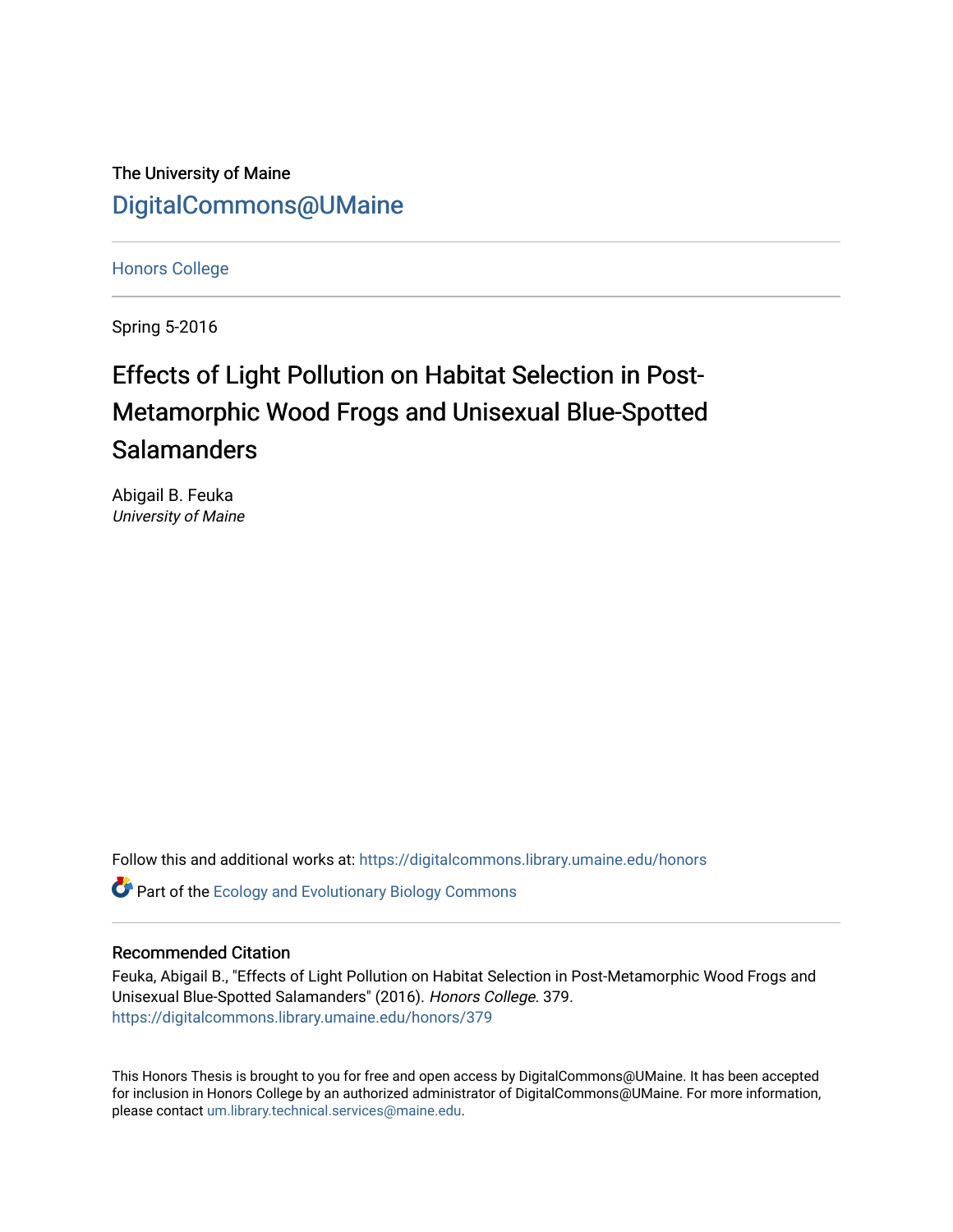#### EFFECTS OF LIGHT POLLUTION ON HABITAT SELECTION IN

#### POST-METAMORPHIC WOOD FROGS AND

#### UNISEXUAL BLUE-SPOTTED SALAMANDERS

by

Abigail B. Feuka

A Thesis Submitted in Partial Fulfillment of the Requirements for a Degree with Honors (Wildlife Ecology)

The Honors College

University of Maine

May 2016

Advisory Committee:

Dr. Malcolm L. Hunter, Jr., Libra Professor of Conservation Biology Dr. Aram J.K. Calhoun, Professor of Wetland Ecology Dr. Michael T. Kinnison, Professor of Evolutionary Applications Dr. Mark Haggerty, Rezendes Preceptor for Civic Engagement Kristine E. Hoffmann, Ph.D. Candidate in Wildlife Fisheries and Conservation Biology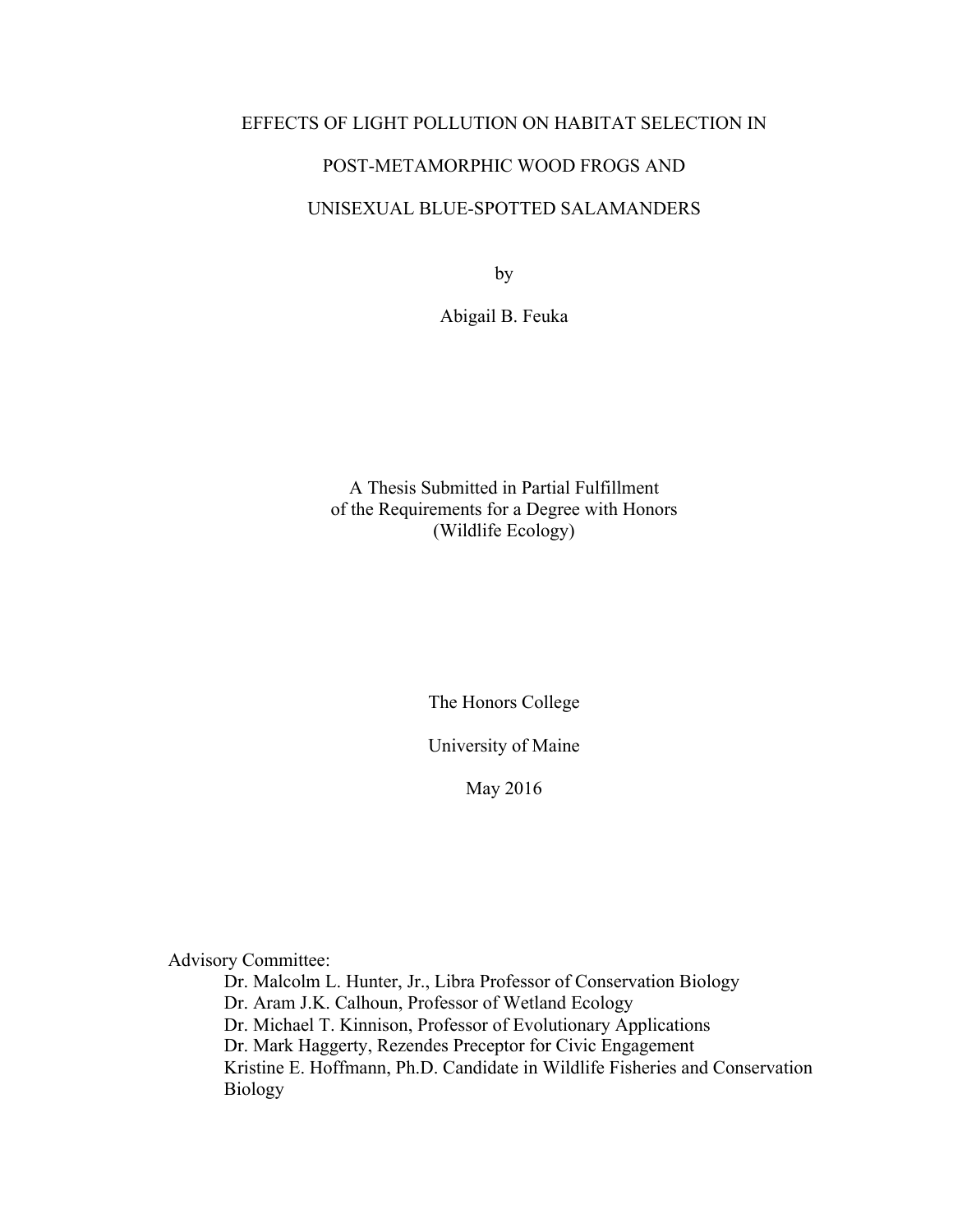#### **Abstract**

Light pollution is known to be problematic for many nocturnal organisms, but our understanding of its effects on amphibians is relatively poor. This is particularly true for recently metamorphosed, as their small size makes them difficult to track. Our objectives were to determine if wood frogs (*Lithobates sylvaticus*) and unisexual blue-spotted salamanders (*Amybostoma laterale x jeffersonianum*) select deciduous or coniferous leaf litter and if this behavior was affected by artificial light. We conducted choice experiments using 42 salamanders and 46 frogs placed in covered outdoor mesocosms. Each mesocosm was divided into half coniferous and half deciduous leaf litter and its underlying soil. Animals were given one night to choose a substrate, and their positions were recorded the next morning. We then conducted lighted trials in the same mesocosms, with a flashlight illuminating one substrate one night, and the other substrate the following night. Frogs did not have a leaf litter preference  $(p>0.20)$ , and did not show a preference when either substrate was illuminated  $(p>0.20$  with deciduous lit and  $0.10 \leq p \leq 0.20$  with coniferous lit). Salamanders strongly preferred deciduous litter  $(p<0.001)$ . This preference ratio changed in illuminated deciduous trials  $(p<0.001)$ , but the majority of salamanders still chose illuminated deciduous litter (31 of the 43). Salamanders chose coniferous litter more often when it was illuminated than in substrate trials with no illumination  $(p<0.001)$ . Our results suggest that artificial lighting could attract these salamanders to substrates they would not normally select, but more research is needed to understand the basis for the observed patterns.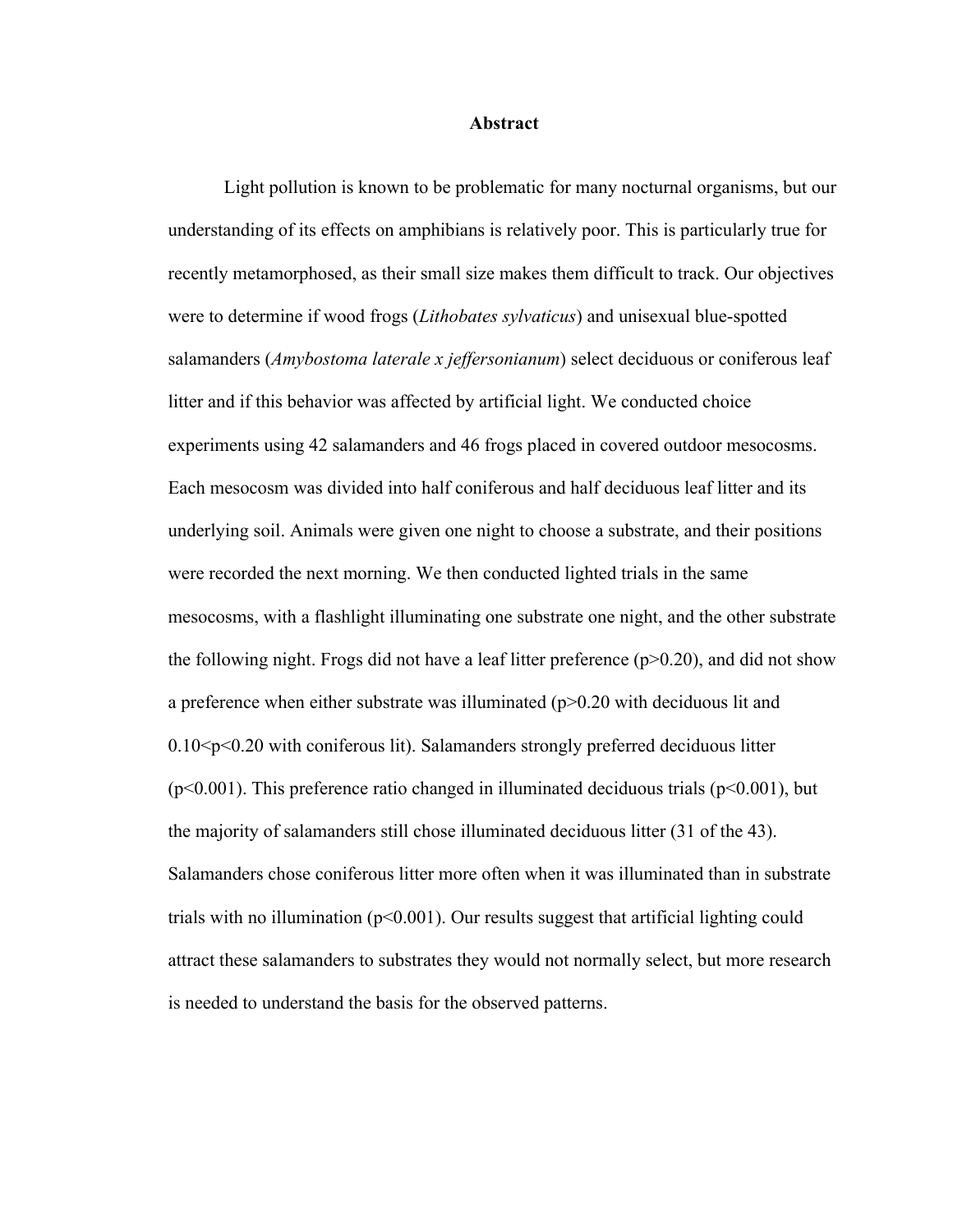For Kris Hoffmann, who mentored me as an ecologist and introduced me to the wonderful world of vernal pools.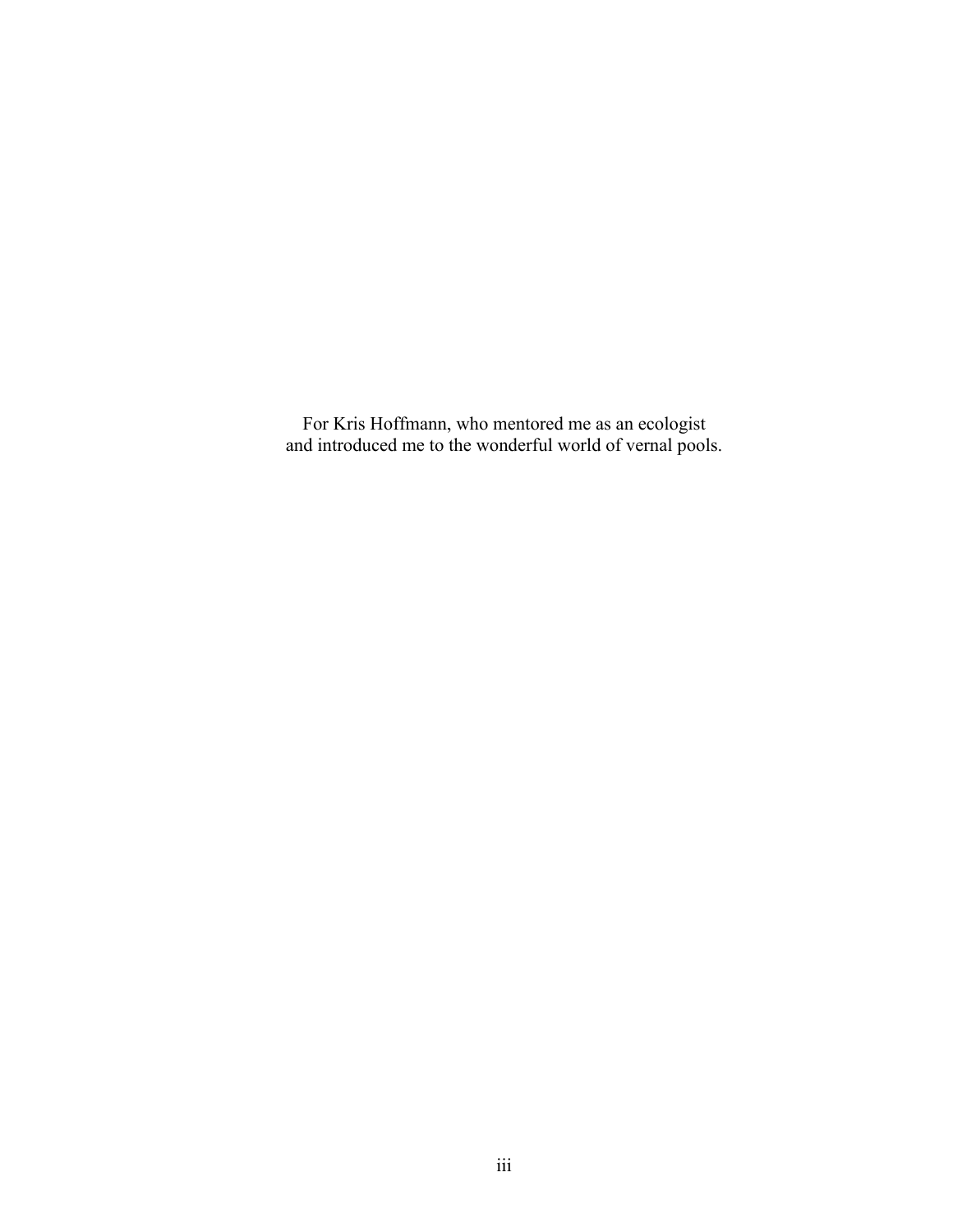#### **Acknowledgements**

This thesis was the collaborative effort made possible by many people's time, effort, and support. This research was generously funded by the Maine Experimental Program to Stimulate Competitive Research (EPSCoR) and the Charlie Slavin Research Fund from the University of Maine Honors College. I'd like to thank my thesis committee for their wisdom, guidance, and full confidence in me from throughout the entire process. I thank the University of Maine Department of Wildlife, Fisheries, and Conservation Biology faculty for shaping me as an ecologist and providing me with the education and skills necessary to complete this project.

I had a great deal of help from volunteers constructing and deconstructing mesocosms. These volunteers included Brittany Cline, Samantha McGarrigle, Emma Betterly, Luke Groff, Randi Jackson, Audrey Dean, Thomas Hastings, and Hope Eye. Emily Feuka also helped record animal locations for a large majority of the trials, and I'd like to thank her for spending her visit to Maine helping her sister search for amphibians in cattle tanks. The support of my friends and family has been instrumental to this project, as they constantly offered encouragement and moral support.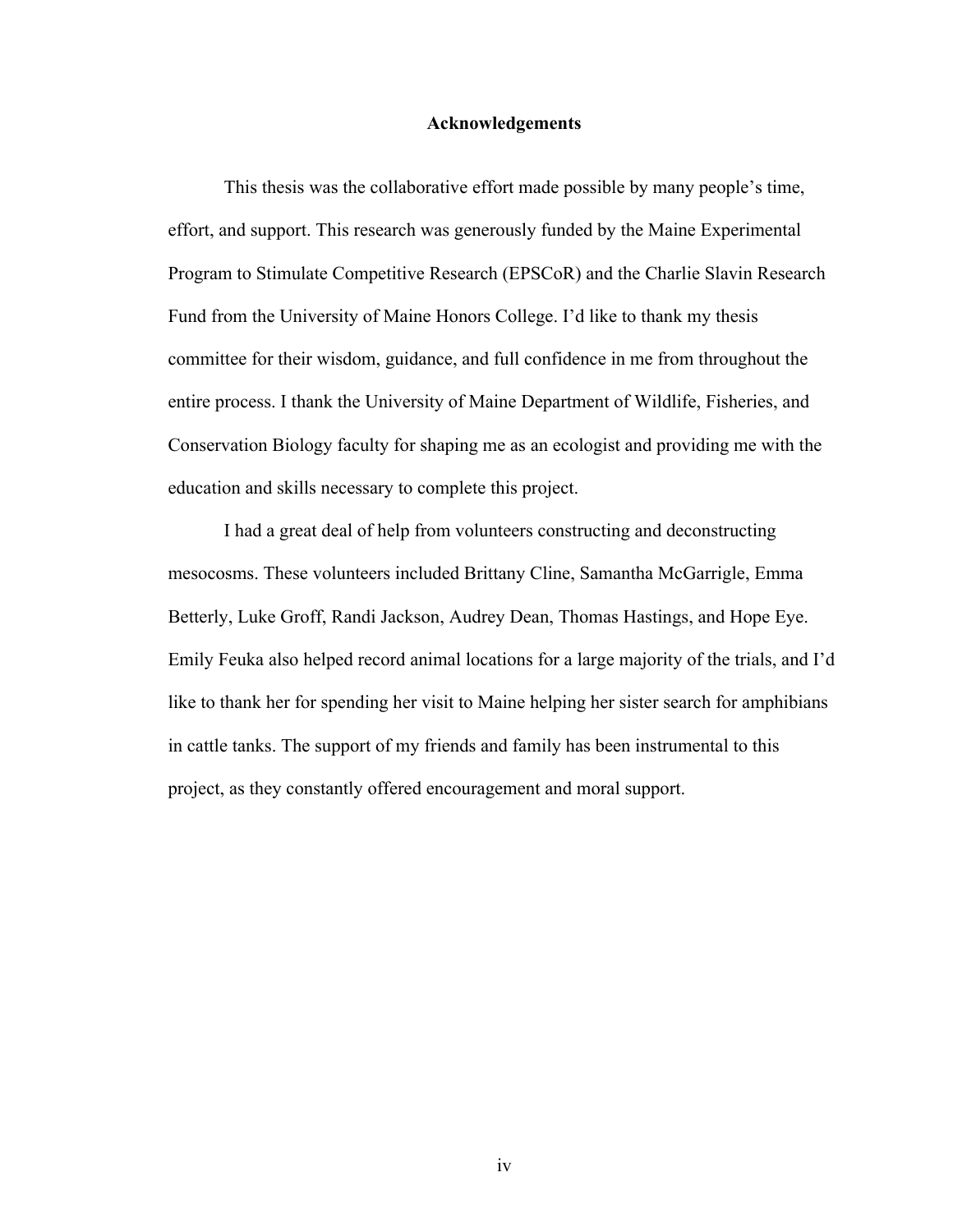### **Table of Contents**

| I.    | Abstract                          | $\ddot{\rm n}$ |  |  |  |  |
|-------|-----------------------------------|----------------|--|--|--|--|
| II.   | Dedication                        |                |  |  |  |  |
| III.  | Acknowledgements                  |                |  |  |  |  |
| IV.   | Introduction                      |                |  |  |  |  |
| V.    | Methods                           | 6              |  |  |  |  |
|       | <b>Experimental Design</b><br>a.  | 6              |  |  |  |  |
|       | <b>Statistical Analysis</b><br>b. | 9              |  |  |  |  |
| VI.   | Results                           | 9              |  |  |  |  |
| VII.  | Discussion                        | 12             |  |  |  |  |
|       | Wood Frogs<br>$a$ .               | 12             |  |  |  |  |
|       | b. Blue-Spotted Salamanders       | 14             |  |  |  |  |
| VIII. | Conclusion                        | 16             |  |  |  |  |
| IX.   | Literature Cited                  |                |  |  |  |  |
| Х.    | Author's Biography                |                |  |  |  |  |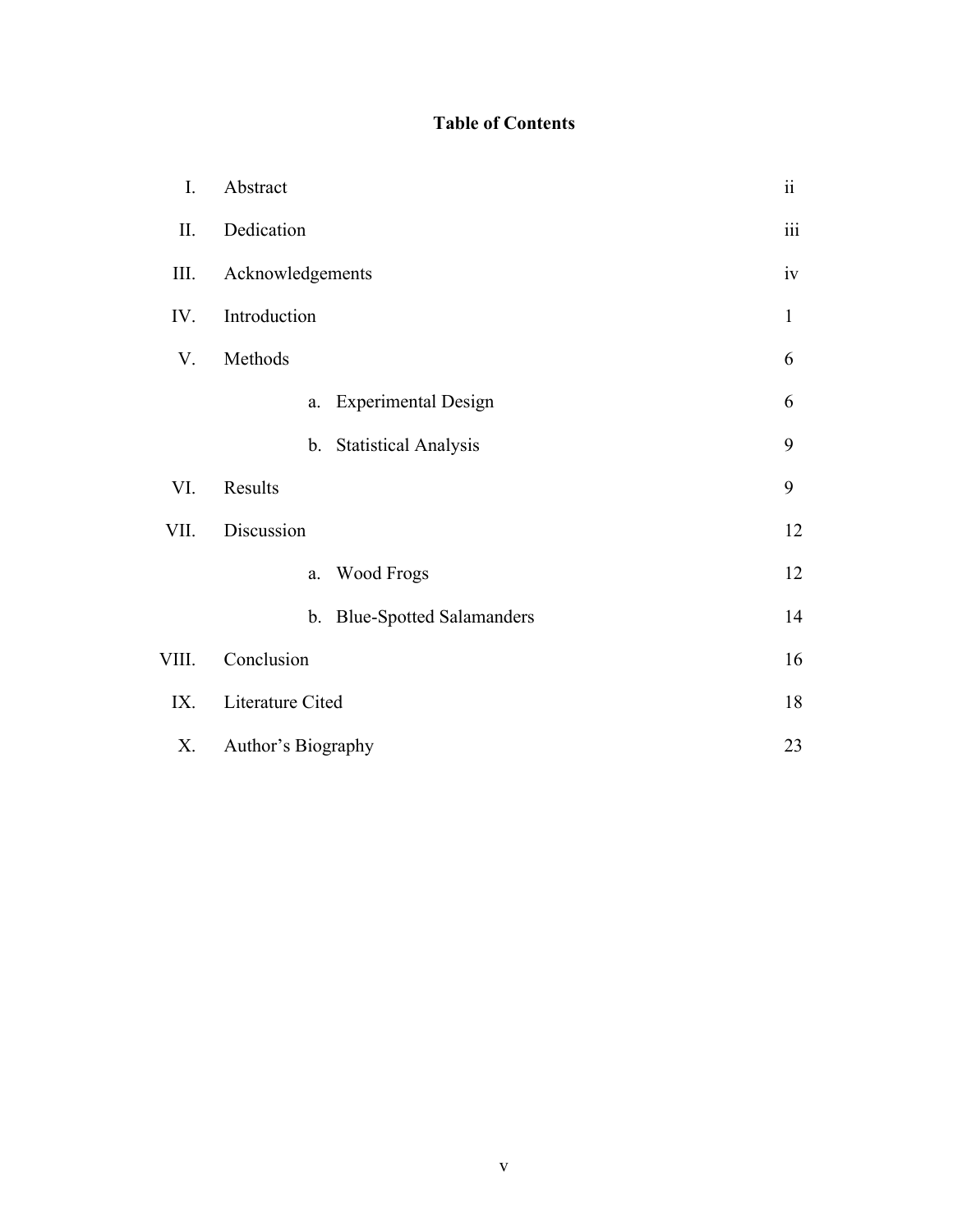## **List of Tables and Figures**

| $\prod$   | Figure 1 |    |
|-----------|----------|----|
| $\prod$ . | Figure 2 | 11 |
| III.      | Figure 3 |    |
| IV.       | Table 1  | 12 |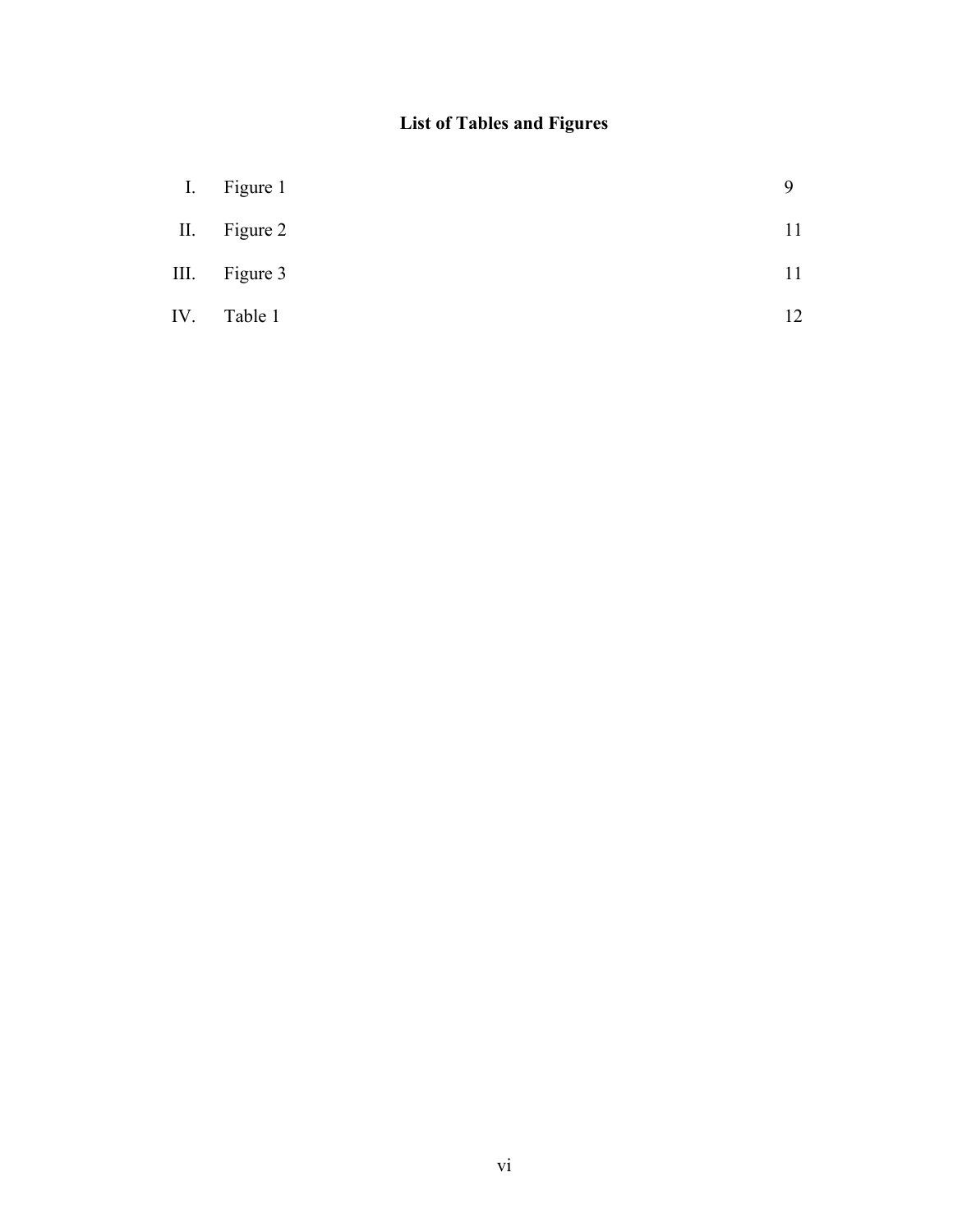#### **Introduction**

With the rapid spread of urban development into more natural areas, research studying its ecological effects has become more prevalent in the past decade, but current research on the effects of light pollution emitted from these urban areas has remained relatively sparse. The massive amount of light emitted into our night sky illuminates both urban areas as well as nearby natural areas. That said, light pollution tends to be quantified by the number of humans affected and is often measured in terms of what Longcore and Rich (2004) refer to as "astronomical light pollution," or in how many astronomic features humans can see from a given point. Cizano et al. (2001) reported that 99 percent of the United States and European Union population, and about two-thirds of the world population, live in areas where the night sky is considered polluted with artificial light (Cinzano et al. 2001). However, these are anthropocentric views on light pollution, and the effects of "ecological light pollution," i.e., light that affects the natural photoperiod in an ecosystem, tend to be overlooked (Longcore and Rich 2004). Humans are generally accustomed to nighttime exposure to artificial light, but populations of other organisms that have historically lived under dark skies at night could change their behavior as a result of this artificial illumination. For example, artificial light has been shown to suppress immune responses in Siberian hamsters (*Phodopus sungorus*), inhibit mating in geometrid moths (*Mamestra brassicae*), and improve foraging conditions for number of frog species, all of which could have an affect on evolutionary fitness (Perry et al. 2008; Bedrosian et al. 2011; van Geffen et al. 2015).

Light pollution exists in two forms: point source and urban sky glow. Point sources of light, such as porch lights and street lamps, are direct light sources and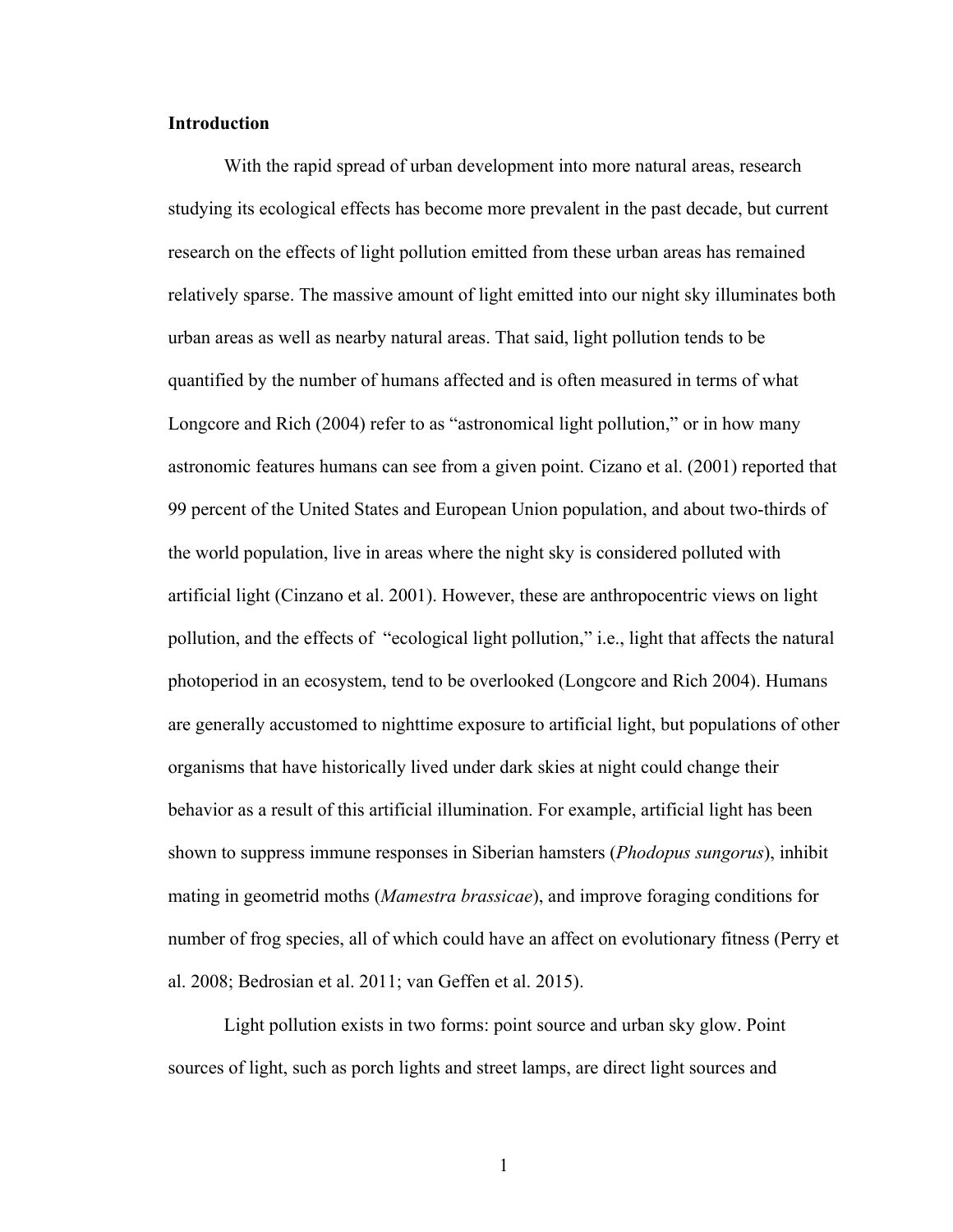fragment darkness across the landscape. Urban sky glow, the accumulation of all the artificial outdoor light in an area creating background illumination, brightens the entire sky beyond its natural levels (Albers and Duriscoe 2001). Some of these artificial light sources can be over one million times brighter than the moon or stars, and may drastically alter the nighttime environment (Wise and Buchanan 2006). Many protected natural areas are subject to both types of light pollution, in the form of building lights on nearby buildings as well as in their proximity to urban areas, making this a problem that spreads across both human-dominated and even more remote landscapes.

Some animals' behavioral patterns change with a change in nighttime light. For example, the foraging habitats of bats, birds, rodents, and even marine mammals have been found to change with the lunar cycle (Brigham and Barclay 1992; Gannon and Willig 1997; Brigham et al. 1999; Horning and Trillmich 1999; Dawson et al. 2001; Navara and Nelson 2007). The loggerhead sea turtle is a highly publicized case of the effects of artificial light. Instead of orienting toward the sea, hatchling turtles were found to travel inland toward artificial light (Salmon and Wyneken 1987; Witherton and Bjorndal 1990; Witherington 1992). Beyond this case, however, light pollution research on amphibians and reptiles is relatively lacking (Perry et al. 2008). This is a concern for amphibians especially, as many require cool, moist conditions out of direct sunlight and thus tend to be nocturnal.

The known effects of light on amphibians vary among different species, age classes, and different sources of light. Buchanan (1993) found that gray treefrogs (*Hyla chrysoscelis*) were less likely to detect and consume prey under red-filtered light and two intensities of white light than under ambient moonlight. The squirrel treefrog's (*Hyla*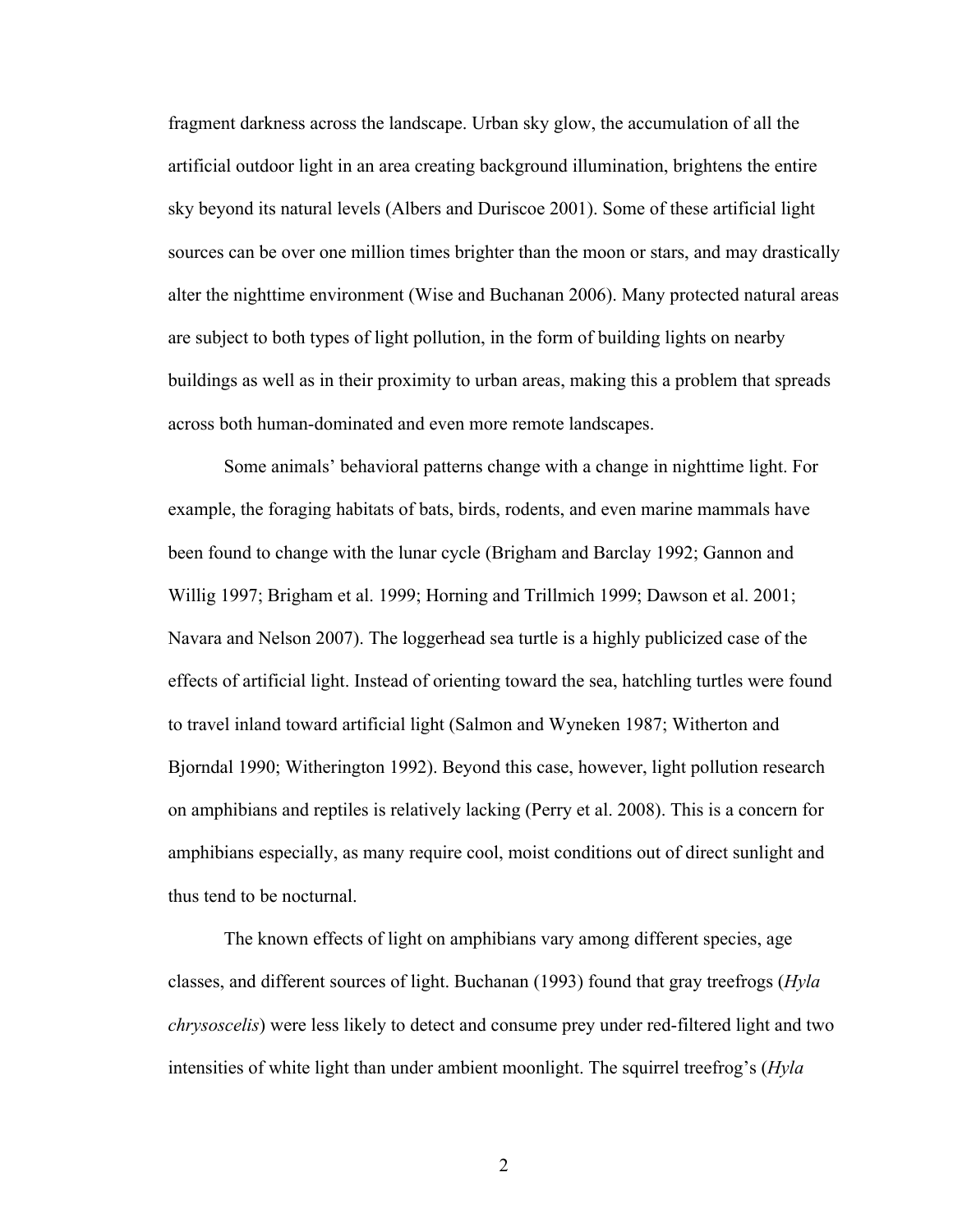*squirella*) ability to detect prey, however, was enhanced using artificial light (Buchanan 1998). Green frogs (*Lithobates clamitans*) made fewer mating calls and moved more frequently when a flashlight was shone on them (Baker and Richardson 2006). However, Mazerolle et al. (2005) found that green frogs, American toads (*Anaxyrus americanus*), spring peepers (*Pseudacris crucifer*), and wood frogs (*Lithobates sylvaticus*) were more likely to stop in roadways when approached by vehicle headlights, increasing their risk of automobile-related mortality. A comparison of these studies suggests that frog responses to artificial light may depend on the source, intensity, movement, or speed of appearance of light (if it turns on suddenly like a light switch or fades in like moonlight).

Salamander movements may be influenced by the presence of light. Spotted salamanders (*Ambystoma maculatum*), blue-spotted salamanders (*Ambystoma laterale*), and unisexual blue-spotted salamanders (*Ambystoma lateral x jeffersonianum*) make their migrations from vernal pools on rainy nights and, like frogs, tend to respond to oncoming vehicle lights by stopping in the roadway (Mazerolle et al. 2005). Juvenile red-spotted newts (*Notophthalmus viridescens*) use a light-dependent magnetic compass to migrate to and from their natal ponds, and this homing behavior is disrupted when the newts are exposed to yellow-spectrum outdoor lighting (Phillips and Borland 1994; Fischer et al. 2001; Phillips 2002). Foraging behavior may also be affected: unpublished data by Wise and Buchanan suggest that red-backed salamanders (*Plethodon cinereus*) forage less in brighter areas than in darker ones, though they may be able to see prey more easily in the illuminated area.

Some larval amphibians are attracted to natural and artificial light. Beiswenger (1977) found that the distribution and activity of American toad tadpoles throughout the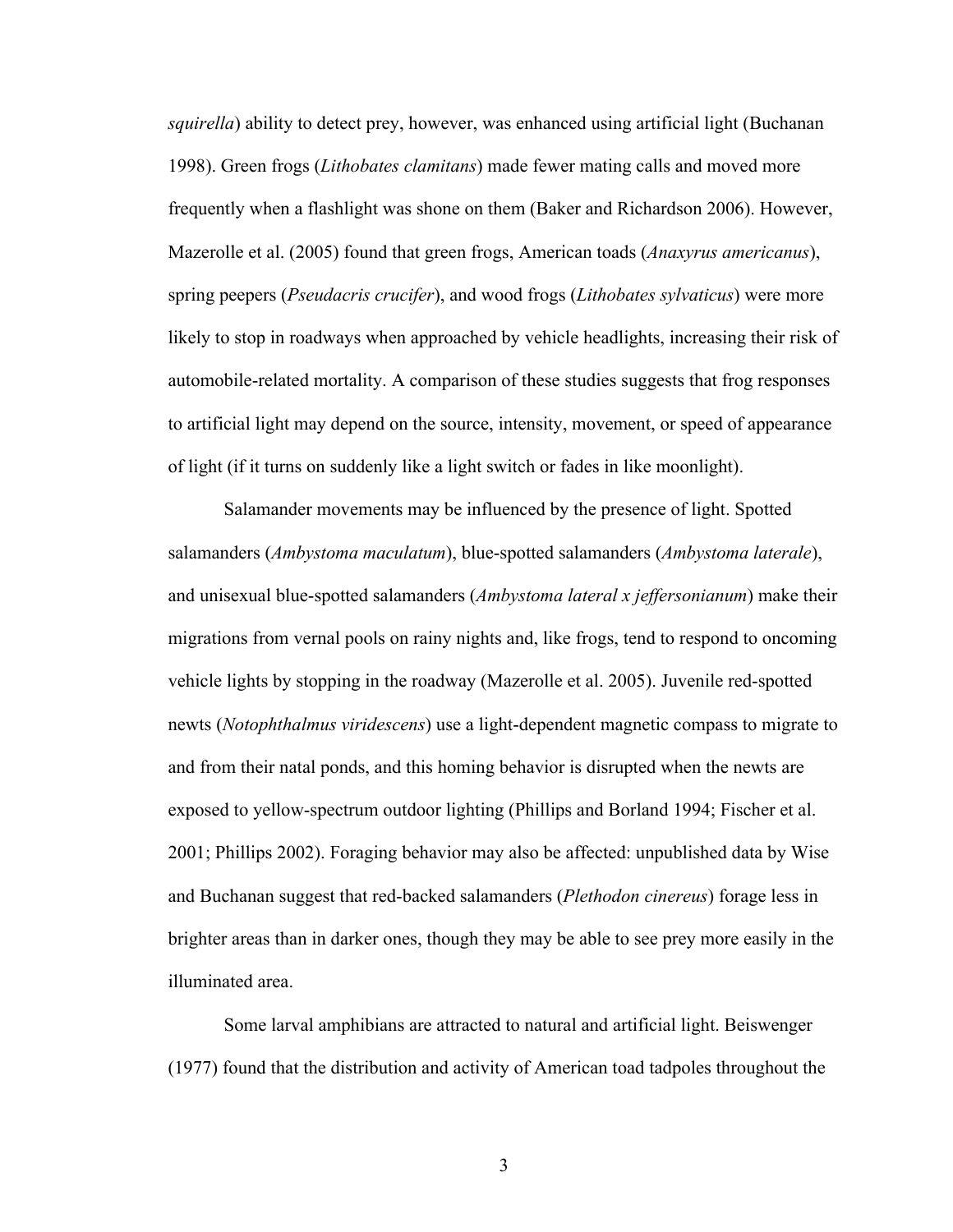day are closely related to changes in light; in particular, tadpoles were more dispersed and less active on cloudy days. Spotted salamander larvae were found to choose illuminated water over dark water in laboratory tests (Schneider 1968). Anderson (1972) found one subspecies of larval long-toed salamanders (*Ambystoma macrodactlyum sigillatum*) to be photopositive, or attracted to light, until it metamorphosed and another subspecies' larvae (*A. m. croceum*) to be significantly more photopositive than adults. Larval marbled salamanders have also been found to be increasingly photonegative with age (Marangio 1975). Though some species are attracted to light in the larval stage, it has been found that prolonged exposure to light can either positively or negatively affect the growth and development of larval amphibians, depending on the species (Eichler and Gray 1976; Gutierrez et al. 1984; Delgado et al. 1987; Edwards and Pivorun 1991; Lee et al. 1997; Ruchin 2003). Research on the effects of light pollution on the "metamorph" phase is sparse compared to research on adults and larvae.

In recent years, research on the effects of urbanization on amphibians has become more prevalent. A review of 32 urban studies on North American amphibians found that as a whole, amphibians respond negatively to urbanization in terms of growth and development, movement patterns, habitat use, and breeding behavior (Scheffers and Paszkowski 2012). This threat is especially apparent when it comes to smaller breeding areas, like vernal pools. In southern Maine alone, Baldwin and deMaynadier (2009) found that over 50% of the potential breeding pools they delineated were not represented in the National Wetlands Inventory, and thus are at risk of urban encroachment. Many studies have shown that juvenile vernal pool amphibians tend to avoid large, opencanopy clearings created by development and clearcuts (deMaynadier and Hunter 1999;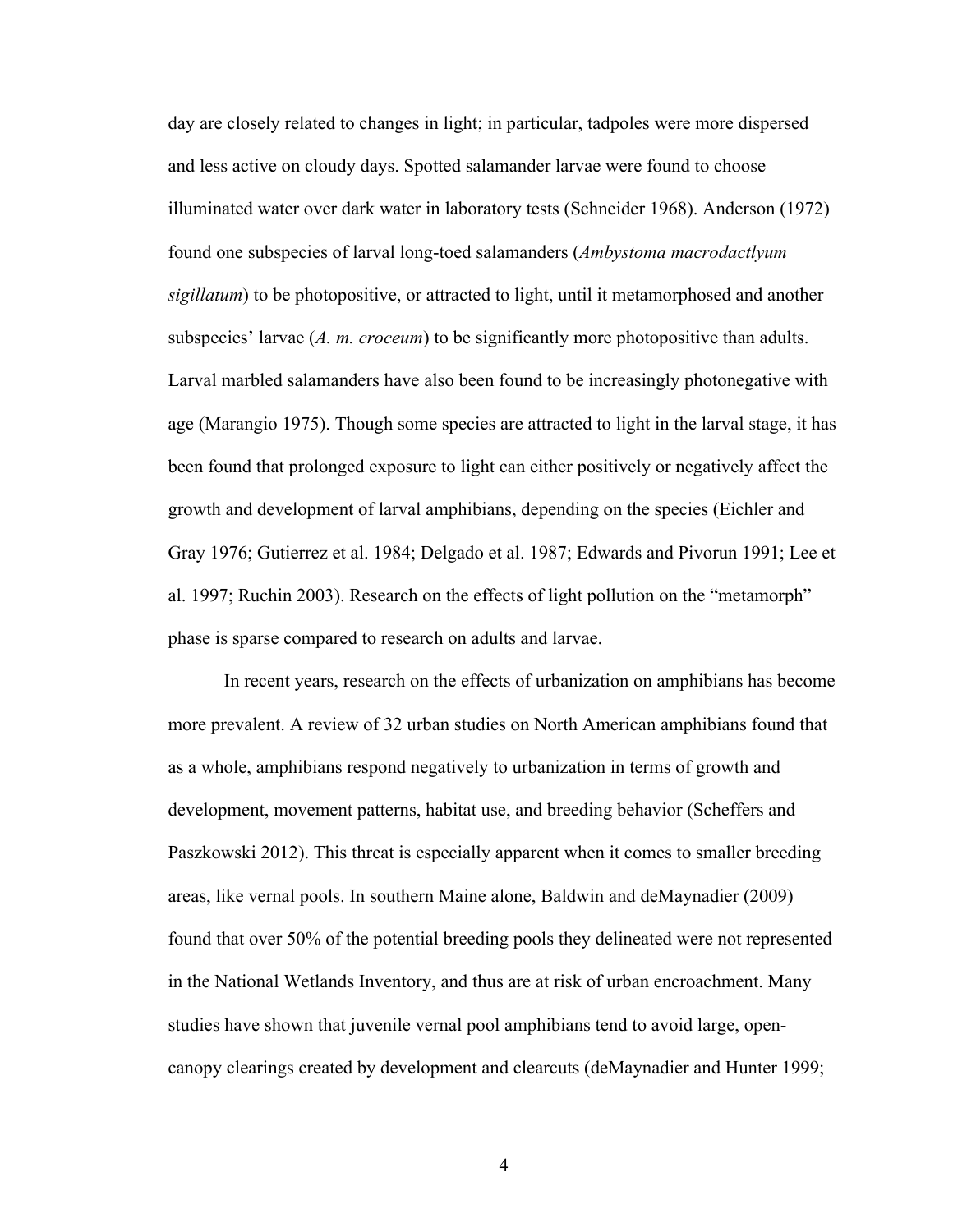Rothermel and Semlitsch 2002; Vasconcelos and Calhoun 2004; Patrick et al. 2006). This pattern is likely due to the increased risk of desiccation and predation, and possibly due to high levels of natural and artificial nighttime light.

On a smaller scale, vernal pool amphibians tend to select microhabitat that provides multiple levels of cover. Adult wood frogs select closed-canopy, along with forested wetlands with shady, moist microhabitats (Baldwin et al. 2006; Blomquist and Hunter 2010). Patrick et al. (2008) found that juvenile wood frogs do not exhibit finescale habitat selection during their emigration phase, but they did select areas with coarse woody debris and more vegetation during their settling phase**.** Blue-spotted salamanders and spotted salamanders have been shown to select cool, closed-canopy habitats with deeper leaf litter, more coarse woody debris, and less herbaceous cover (Ryan and Calhoun 2014; Montieth and Paton 2006). Spotted salamanders use leaf litter and soil as cues that influence small-scale habitat selection when given the choice between forest and grassland substrates (Rittenhouse et al. 2004; Belasen et al. 2013; Ousterhout et al. 2014). Though these amphibians spend a large portion of their adult lives on the forest floor among both coniferous and deciduous litter, little is known about how leaf litter factors into habitat selection.

Human development around vernal pools has the potential to affect multiple aspects of amphibian habitat, including leaf litter composition, and thus regulations have been put in place to manage direct impacts to pools and the immediate terrestrial habitat around them. State and federal governments regulate a small proportion of vernal pools, but they still allow some development around even these protected pools (Clean Water Act, Section 404; Maine Natural Resources Protection Act, Chapter 335, section 9). Point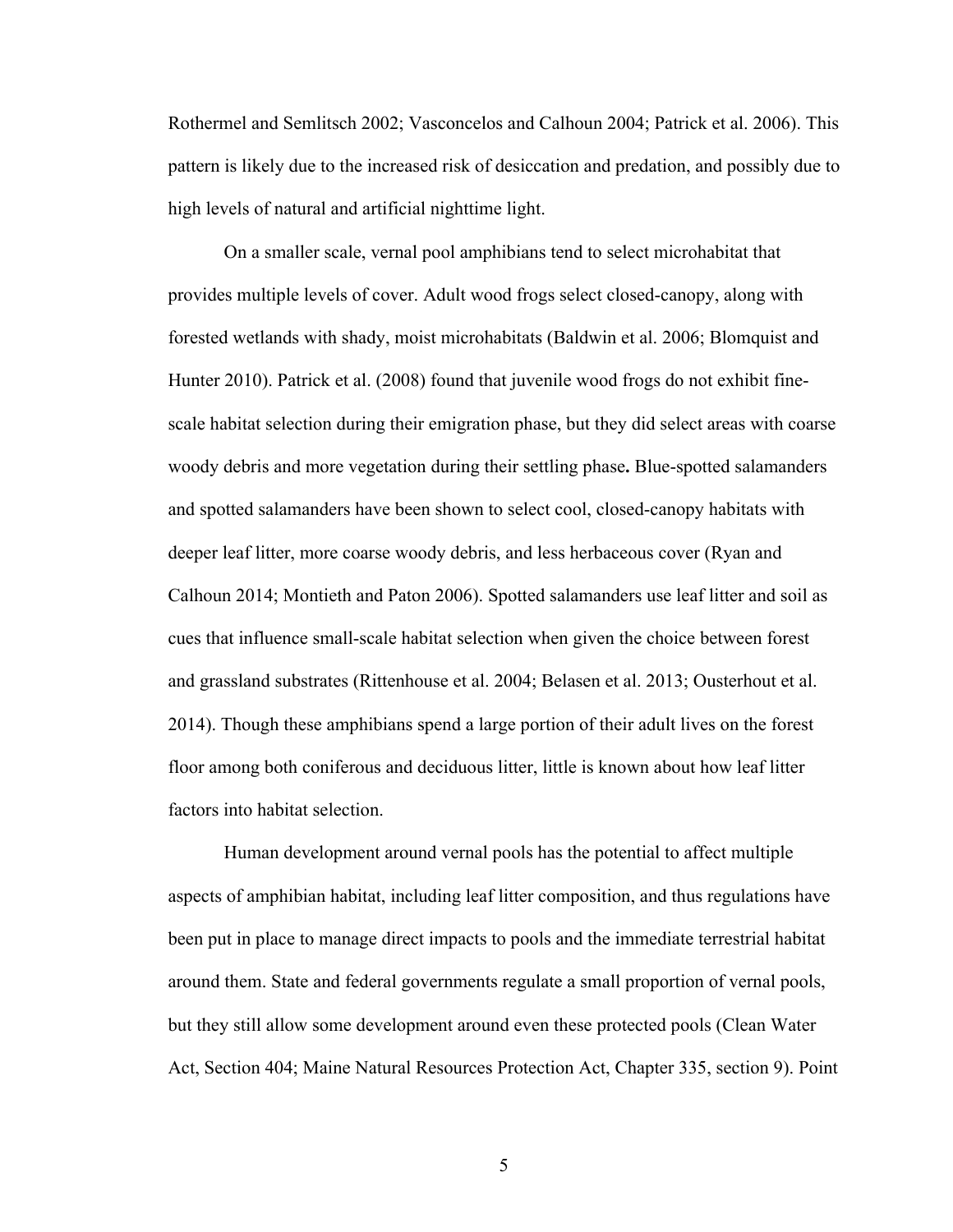sources of light from development just outside this protected zone could affect the amphibians that inhabit these pools. Migrating individuals especially could be affected, as ambystomatid salamanders have been documented to travel an anywhere from 67 to 364 meters from their pools (Ryan and Calhoun 2014; Montieth and Paton 2006; Hoffmann, unpublished data) and wood frogs from 65 to 340 meters (Regosin et al. 2003; Baldwin et al. 2006). This means they could encounter illuminated substrate both outside and inside of the protection buffer during migration.

Our goal was to determine what effect point sources of light pollution have on the habitat selection of metamorph amphibians emerging from vernal pools. We attempted this by testing two hypotheses. First, we predicted that without artificial light, both the frogs and salamanders would select deciduous litter to coniferous litter, as it tends to create more humid conditions. Secondly, we expected both species would avoid artificially illuminated substrate, as they are nocturnal, and in the blue-spotted salamander's case, fossorial, and typically make substrate selections in the dark.

#### **Methods**

#### *Experimental Design*

We collected 42 metamorph blue-spotted salamanders and 46 wood frogs using drift fences surrounding 2 vernal pools in Orono, Maine from 13 August 2014 to 27 August 2014. The amphibians were housed in 5-gallon buckets with wet leaf litter and ventilated lids between trials (up to 3 days total), with four animals per bucket. We measured snout to vent length for all metamorphs, as well as total length for all salamanders collected.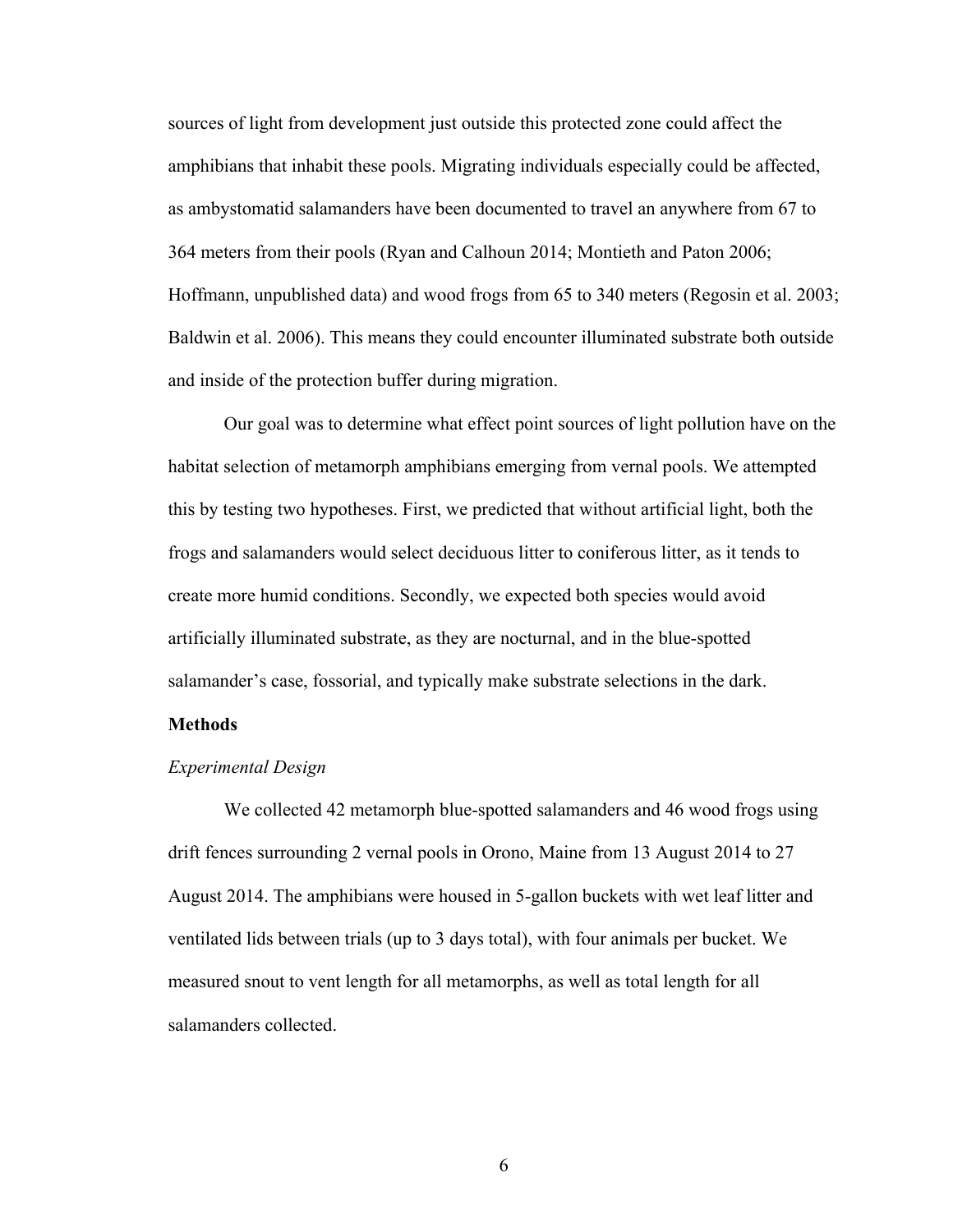We conducted choice experiments to determine whether metamorphs select deciduous or coniferous leaf litter. We used seven terrestrial mesocosms constructed from circular cattle tanks, 208 cm in diameter and 65 cm deep. The mesocosms were placed in a mixed coniferous-deciduous forest and covered at night with three meter by three meter clear perforated plastic tarps. Half of each tank contained a mix of red maple, red oak, and white birch leaf litter (*Acer rubrum, Quercus rubra,* and *Betula papyrifera*) three to five cm deep and one cm of its underlying soil, and the other half contained the same amounts of eastern white pine (*Pinus strobus*) leaf litter and its underlying soil (Belasen et al. 2013). These tree species were chosen because they are abundant around the vernal pools from which the metamorphs were collected. The leaf litter and soil were collected from homogenous plots around the pools (Belasen et al. 2013). An opaque cardboard divider was hung between the two leaf litter types, leaving 1 cm of space above the substrate for the animals to travel underneath (Anderson 1972).

To begin each trial, four metamorphs of the same species were placed in the center of each of seven mesocosms, oriented along the line between deciduous and coniferous litter, between 1900 and 2000 hours. For the duration of the trials, four mesocosms contained only frogs and three contained only salamanders. The animals were given 10 minutes to acclimate to their surroundings. The salamanders acclimated under a one cm tall plastic lid. The frogs were placed in plastic lids with a mixture of one tablespoon of fluorescent powder (DayGlo ECO Pigment<sup>TM</sup>, DayGlo Color Corp., Cleveland, OH) and one teaspoon of mineral oil (Aspen Veterinary Resources®, Ltd., Kansas City, MO) with a 10 cm by 10 cm piece of plastic window screen mesh placed over the powder dish to prevent them from leaving the tray during the acclimation period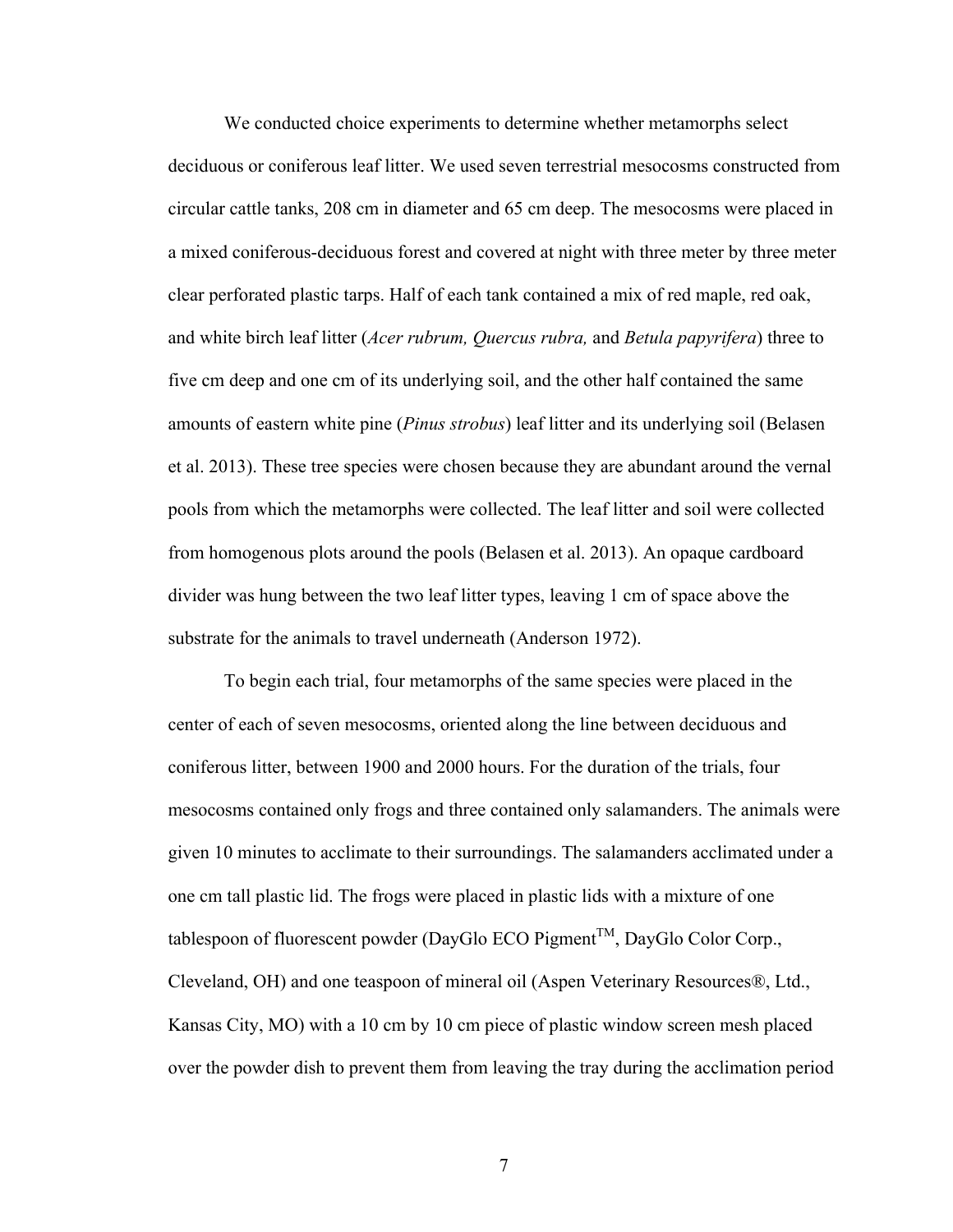(Graeter et al. 2008). After the acclimation covers were removed, the plastic tarp was placed over the tank. The following morning between 0700 and 0900 hours, we located frogs in the mesocosm by shining an ultraviolet light on the leaf litter to reveal their powder trails. We located salamanders by gently removing leaves from the tank. Metamorphs located on the line between coniferous and deciduous leaf litter were counted in the portion in which their heads were located (Anderson 1972). Once each animal was located, it was returned to a holding bucket until the next trial at dusk.

After an initial night of habitat choice experiments, the same animals were used in two more night trials to determine if artificial light affected habitat selection. These tests used the same design as the habitat choice experiments, with the addition of a flashlight (Eveready® LED handheld flashlights: Model 5109L, Series 908D/908A, 1,680 cd intensity, 25 lumens, six-volt battery) attached to the side of the cattle tank approximately 50 cm above the leaf litter, illuminating half of the tank at 14.7 lux  $(1.7 \text{ m}^2)$  (Anderson 1972; Marangio 1975). We chose to use LED lights due to their popular use in outdoor light fixtures. We placed the flashlight on either the coniferous or deciduous side of the tank one night, and switched to the opposite side the next night. Half the mesocosms had the deciduous litter illuminated the first night, and the other half had the coniferous litter illuminated the first night. After the three nights of trails, the metamorphs were released back to their respective pools. Figure 1 depicts the three-night trial sequence used on one set of animals. Shaded ambient high and low temperatures were recorded for each 24 hour period during the experiment.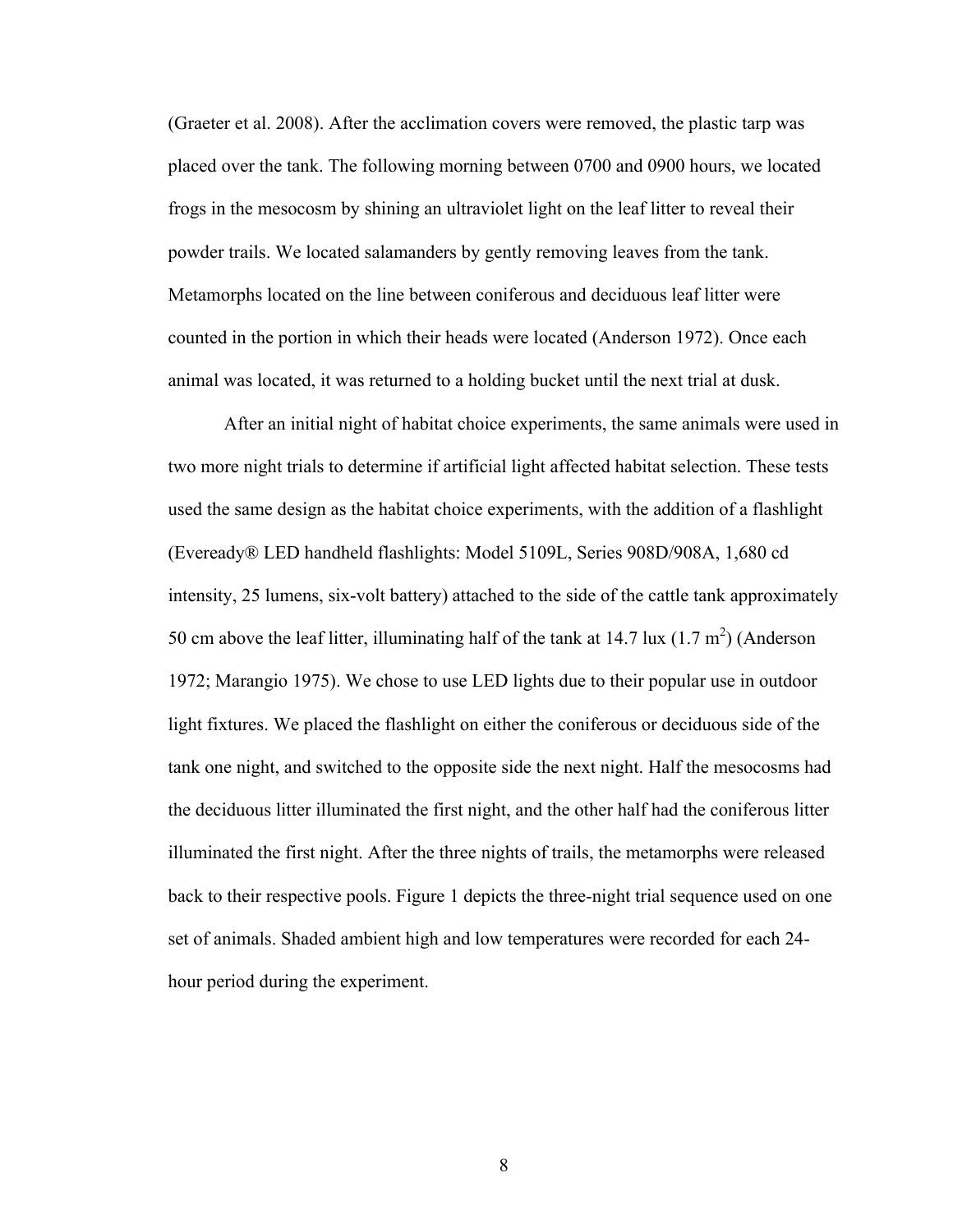

Figure 1. The three-night trial sequence in one mesocosm. Night 1 was a dark habitat selection trial and nights 2 and 3 were illuminated selection trials with either the coniferous or deciduous substrate illuminated.

#### *Statistical Analysis*

We used a chi-square goodness of fit test to detect a deviation from an expected 1:1 ratio between metamorphs found in deciduous litter and coniferous litter in both habitat and illuminated trials (Anderson 1972; Merangio 1975). Once we found an observed ratio between deciduous and coniferous selection, we used another chi-square goodness of fit test to determine if there was a difference in observed selection ratios in illuminated trial and these ratios from habitat (or control) trials. We considered p-values less than 0.05 to be statistically significant in our analyses.

#### **Results**

The mean snout to vent length was 12.8 mm  $(\pm 2.4 \text{ mm}, 2 \text{ S.E.})$  for metamorph wood frogs and 38.5 mm  $(\pm 3.7 \text{ mm})$  for blue-spotted salamanders. Salamanders had a mean total length of 74.1 mm ( $\pm$  5.7 mm). The mean 24-hour temperature high was 20 $^{\circ}$ C  $(\pm 3.6^{\circ} \text{C})$  and the mean low was 15°C ( $\pm 4.2^{\circ} \text{C}$ ).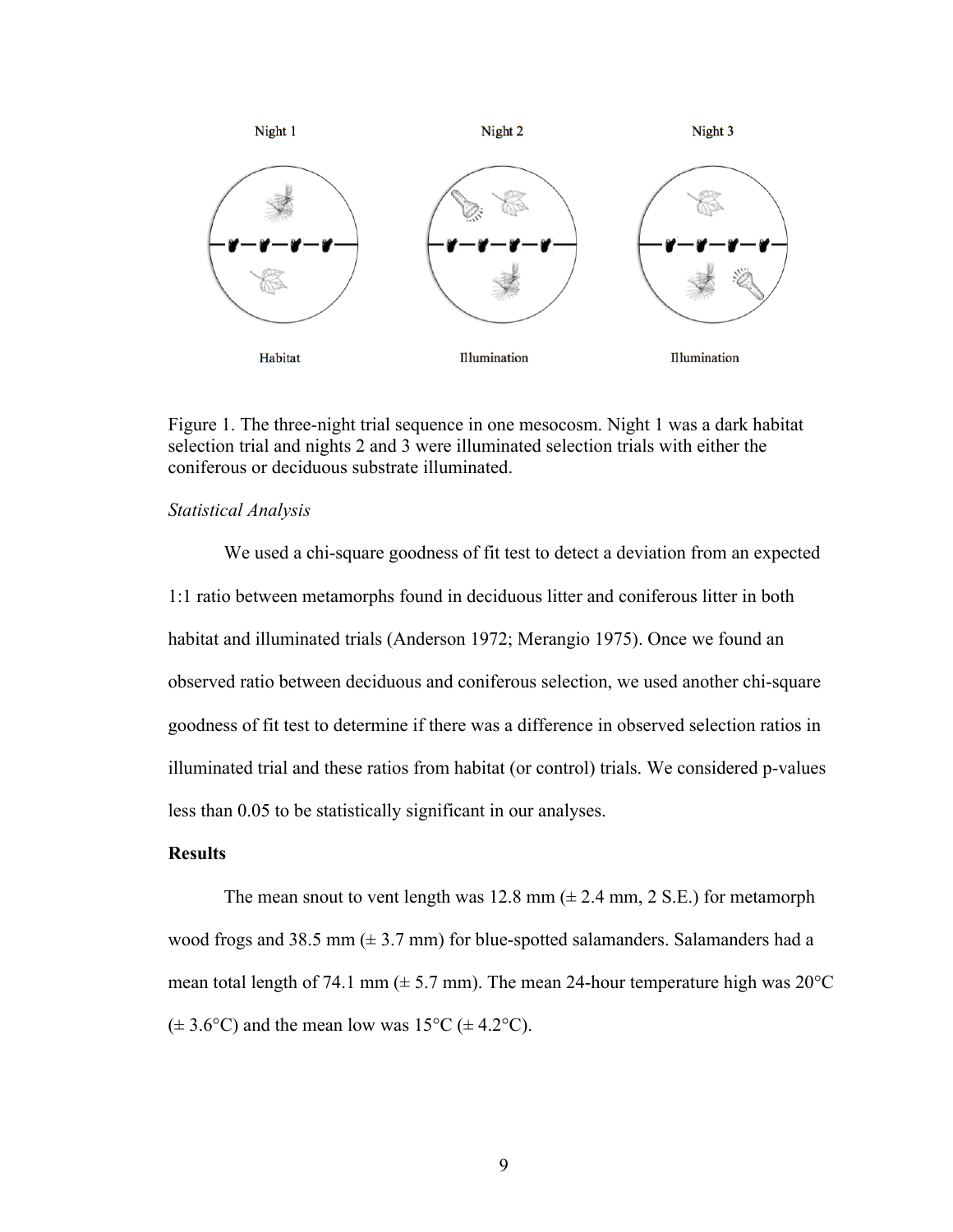Metamorph wood frogs did not exhibit substrate selection in habitat trials without illumination ( $X^2 = 0.82$ , p>0.2, Table 1). Because we did not find selection, we only compared frogs in illuminated trials to a 1:1 substrate preference ratio, and did not find leaf litter selection when deciduous litter was illuminated  $(X^2 = 0.22, p > 0.2,$  Table 1). When coniferous litter was illuminated, we found slightly more frogs selected coniferous litter (60% of frogs), but the change was not significant ( $X^2 = 1.48$ , 0.1 $\leq p \leq 0.2$ , Table 1).

Metamorph blue-spotted salamanders strongly selected deciduous litter over coniferous litter  $(X^2 = 24.4, p<0.001,$  Table 1), with 81% of salamanders found in deciduous litter. Thus, we compared the illuminated trials to the observed ratio in habitat trials (37:5, deciduous:coniferous). The selection for deciduous litter remained when it was illuminated, with 72% of salamanders choosing deciduous litter  $(X^2 = 10.5, p < 0.001,$ Table 1). The majority's choice shifted when coniferous litter was illuminated, with 55% of salamanders choosing coniferous litter in those trials  $(X^2 = 70.8, \text{ p} < 0.001, \text{ Table 1})$ .

When compared to an expected 1:1 ratio, salamanders chose deciduous litter significantly more when it was illuminated  $(X^2 = 8.40, p < 0.001,$  Table 1), but did not show a significant choice between coniferous and deciduous litter when coniferous litter was illuminated  $(X^2 = 0.40, p > 0.200,$  Table 1).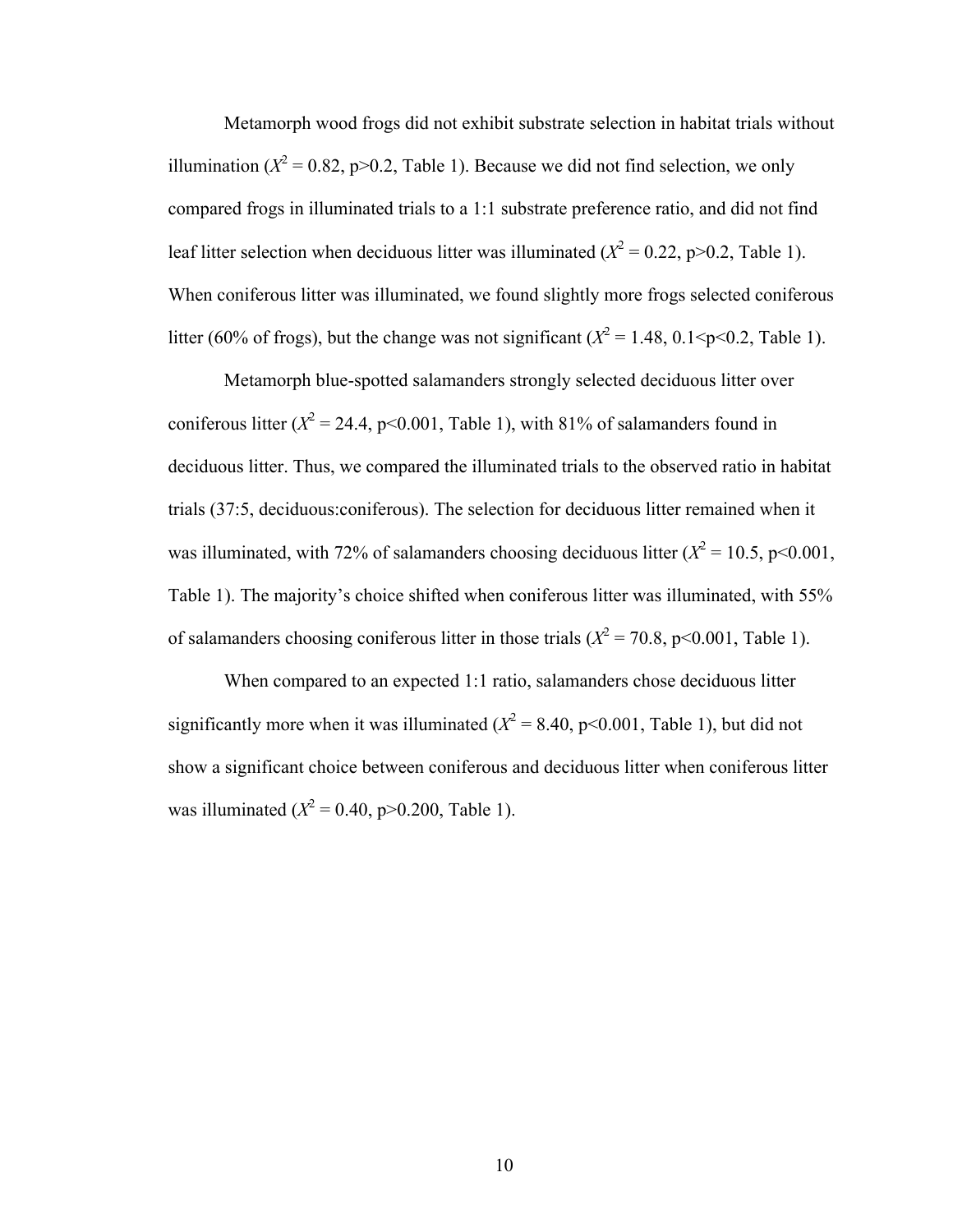

Figure 2. Total number of metamorph wood frogs found on either deciduous or coniferous sides of the mesocosms when neither side was illuminated by artificial light, when deciduous litter was illuminated, and when coniferous litter was illuminated.



Figure 3. Total number of metamorph blue spotted salamanders found on either deciduous or coniferous sides of the mesocosms when neither side was illuminated by artificial light, when deciduous litter was illuminated, and when coniferous litter was illuminated.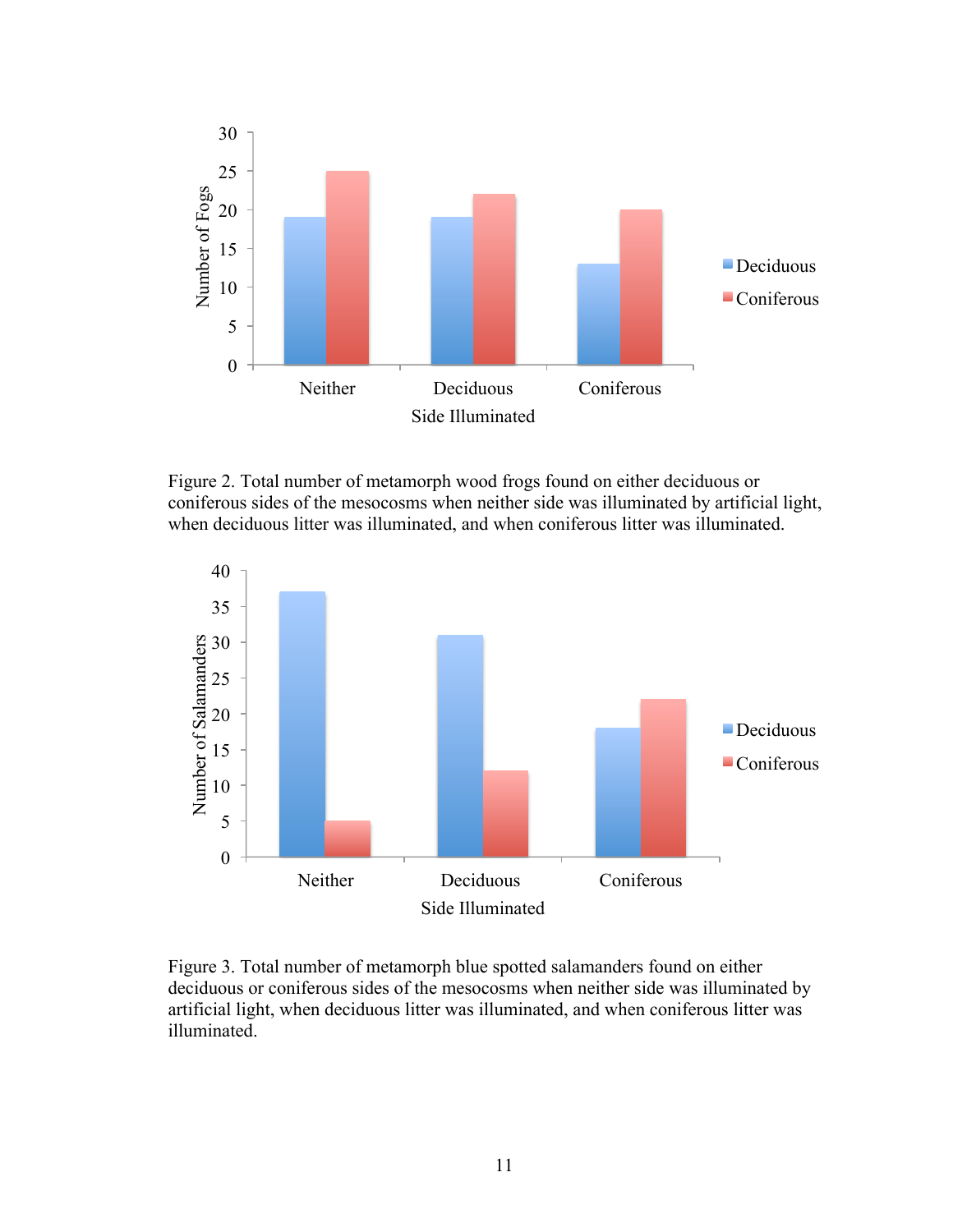Table 1. Results from chi-square goodness of fit tests including sample sizes, chi-square values, p-values, and total numbers of frogs or salamanders found in deciduous or coniferous litter in dark habitat trials and trials where either deciduous or coniferous litter was illuminated. For chi-square analysis, expected values were calculated using a 1:1 ratio for frogs, while for salamanders, one set of chi-square values were calculated using an expected 1:1 ratio and another using the ratios observed in the habitat trial.

| <b>FIORS</b>     |    |             |            |                       |                   |
|------------------|----|-------------|------------|-----------------------|-------------------|
|                  |    | Side Chosen |            |                       |                   |
|                  |    |             |            | $X^2$                 |                   |
| Side Illuminated | N  | Deciduous   | Coniferous | $(1:1 \text{ Ratio})$ | p-Value           |
| Neither          | 44 | 19          | 25         | 0.82                  | p > 0.200         |
| Deciduous        | 41 | 19          | 22         | 0.22                  | p > 0.200         |
| Coniferous       | 33 |             | 20         | 1.48                  | 0.100 < p < 0.200 |
|                  |    |             |            |                       |                   |

Salamanders Side Chosen Side Illuminated N Deciduous Coniferous  $X^2$ (Habitat Ratio) p-Value  $X^2$ (1:1 Ratio) p-Value Neither 42 37 5 24.4 p<0.001 - -Deciduous 43 31 12 10.5 p<0.001 8.40 p<0.001 Coniferous 40 18 22 70.8 p<0.001 0.40 p>0.200

#### **Discussion**

 $E_{\text{max}}$ 

#### *Wood Frogs*

We did not observe a difference in leaf litter selection in metamorph wood frogs, possibly because we controlled for canopy cover and humidity by placing tanks in a relatively homogenous forest stand and covering the tanks with plastic tarps. Both juvenile and adult wood frogs tend to select closed canopy habitat with dense understory and moist soil after emergence, while adults have been shown to additionally select areas with complex ground structure, *Sphagnum* moss, and coarse woody debris (deMaynadier and Hunter 1999; Blomquist and Hunter 2010; Baldwin et al. 2006). However, wood frogs can tolerate dry soil in upland areas if there is ample leaf litter, moss, or coarse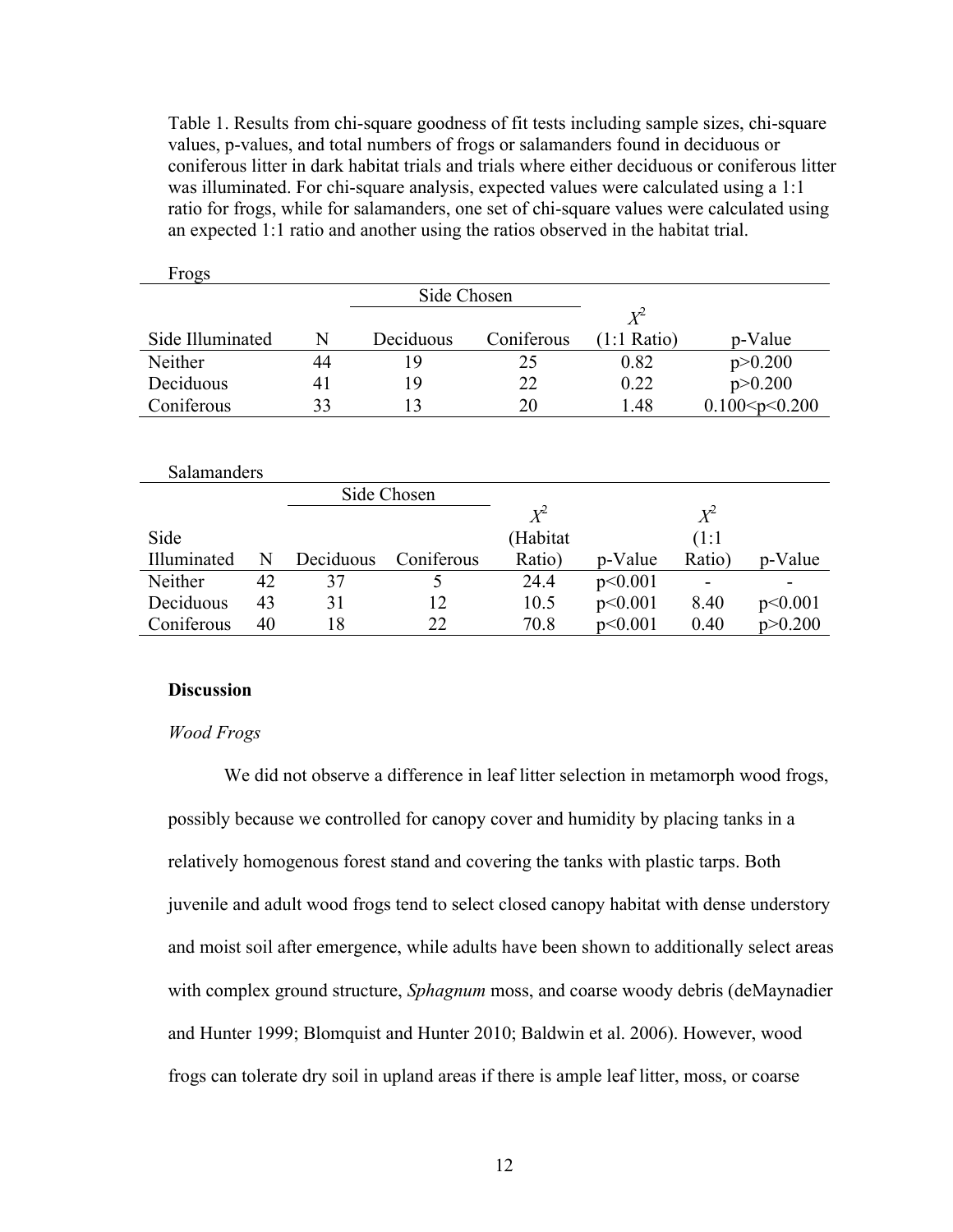woody debris to maintain moisture (Redmer and Trauth 2005). Though the specific microhabitat requirements of metamorph wood frogs are unknown, they are believed to be similar to those of adults (Redmer and Trauth 2005). Constible et al. (2001) found that adult wood frog presence positively correlated with deciduous leaf litter in Alberta, but aside from this, most wood frog habitat studies do not specify leaf litter composition when determining selection factors. Moreover, wood frog leaf litter humidity requirements are unclear, as Rittenhouse and Semlitsch (2007) found wood frogs to choose microhabitats with lower humidity compared to paired random locations, while Baldwin et al. (2006) found them to select more humid microclimates. As leaf litter can dictate humidity on a microclimate scale, these conflicting results complicate determination of a leaf litter selection in wood frogs. It is possible that metamorph wood frogs do not have a leaf litter selection on a microhabitat scale. Patrick et al. (2008) did not find juvenile wood frogs to select habitat on a small scale (two to four  $m^2$  in their field experiments), only on the order of hectares, which included differences in forest stand treatments.

Frogs did not exhibit substrate selection when either leaf litter type was illuminated, but we did see a weak shift in choice ratios towards coniferous litter when it was illuminated. However, our illuminated coniferous trials also had the smallest sample size due to frogs escaping the mesocosms, which gave us lower statistical power to detect a change in selection ratio. Anecdotally, we also observed frogs sitting directly beneath the flashlight beam when we conducted morning counts, suggesting that some wood frogs may opportunistically feed in the light, filling a "night-light niche" as described by Gerber (1978). Alternatively, metamorph wood frogs may only respond to ultraviolet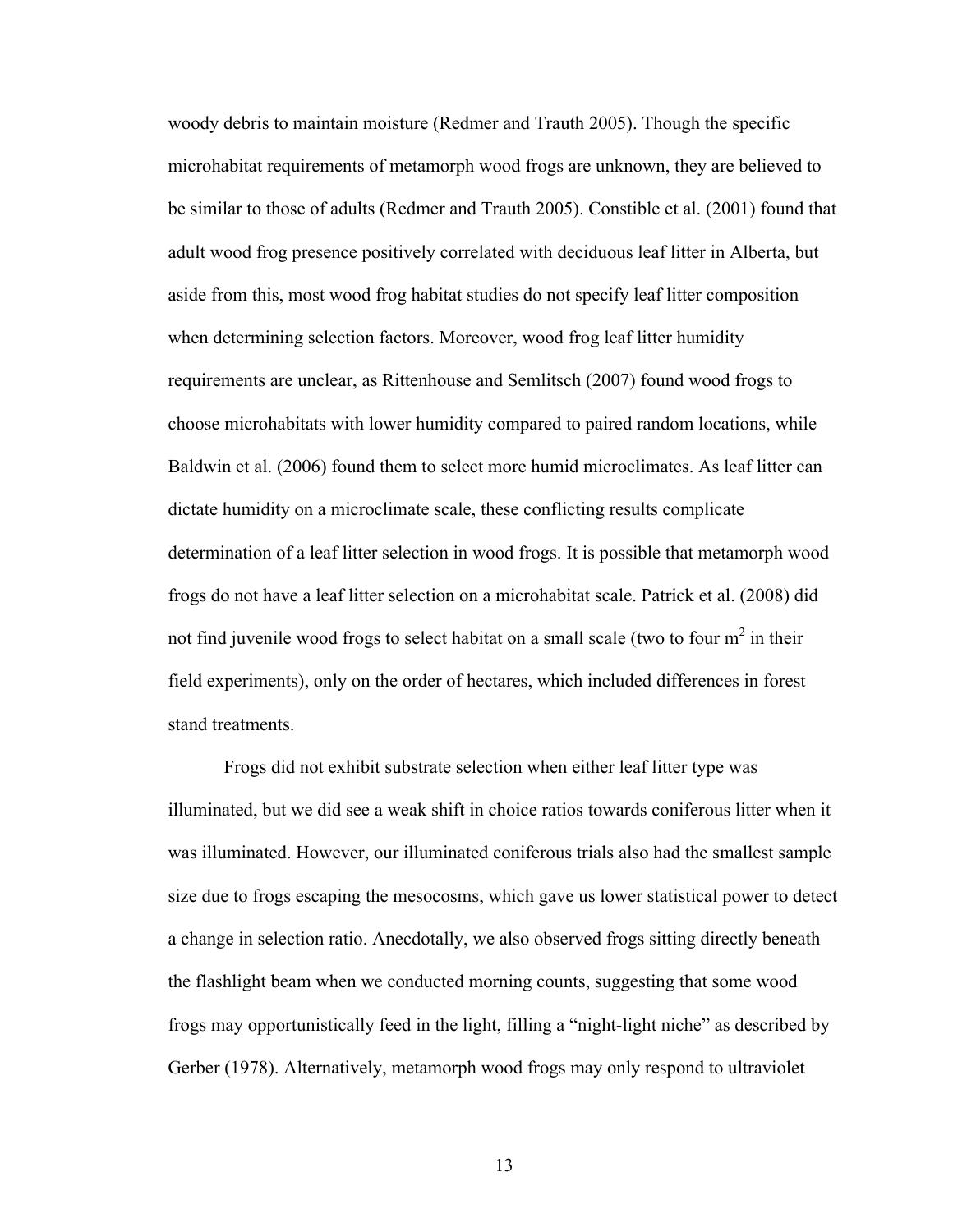light, which is not emitted by the LED bulbs used in our illuminated trials. Connolly et al. (2011) found wood frog tadpoles to avoid sunlight after 15 minutes of exposure, which is beneficial in avoiding UV-B radiation that has been shown to be harmful to other species in the genus (Belden et al. 2003; Weyrauch and Grubb 2006).

#### *Blue-Spotted Salamanders*

Metamorph blue-spotted salamanders strongly selected deciduous litter in the dark habitat trials, likely due to deciduous leaves' higher moisture level than coniferous needles (Lee-Yaw et al. 2015). Ryan and Calhoun (2014) found post-breeding adult bluespotted salamanders to select microhabitats with lower duff temperature, higher soil moisture, and deeper leaf litter than paired random locations. Deciduous litter provides the shade and high humidity required by ambystomatid salamanders. Though research on juvenile habitat selection is sparse, their higher surface area to volume ratio places recently metamorphosed salamanders at a higher risk of desiccation than adults, which requires them to seek out moist microhabitats. Deciduous and coniferous litters alter soil chemistry differently through their decomposition, which likely affects invertebrate communities available to salamanders (Kuiters and Sarink 1986; Friberg 1997; Raich and Tufekcioglu 2000; Woodcock et al. 2003). However, it is also possible that metamorph salamanders do not consider structure when selecting substrate: Ousterhout et al. (2014) found that juvenile spotted salamanders (*Ambystoma maculatum*) and small-mouth salamanders (*Ambystoma texanum*) selected grass substrate over leaf litter when both were in pulverized form. They hypothesized that this selection was driven by attraction to the high moisture content of grass substrate, and that these juvenile salamanders may be selecting microhabitat using moisture cues rather than visual cues, because they are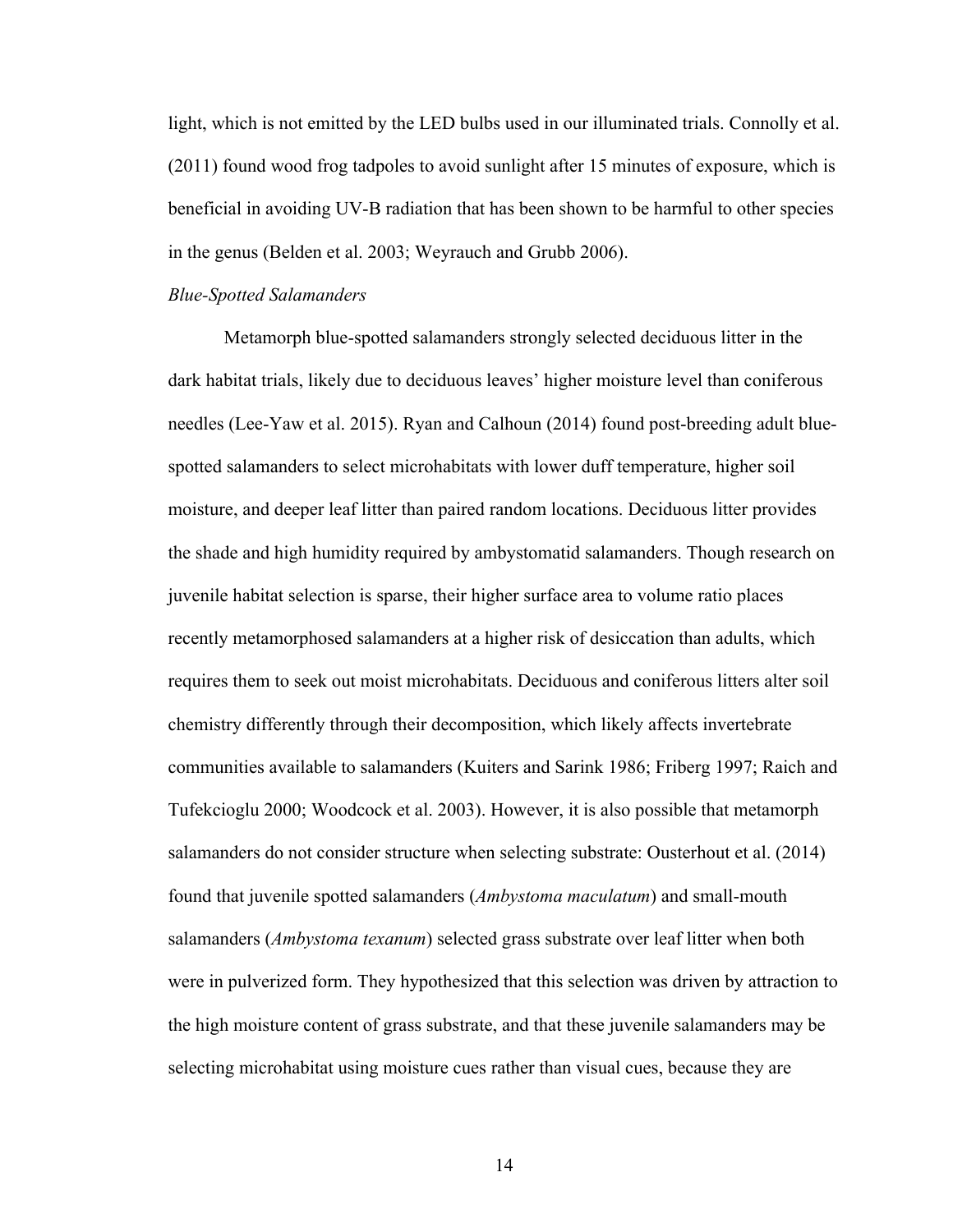entering a novel habitat when they leave their natal pools, with no prior knowledge of differences in leaf litter type. Thus, the salamanders in our study may have been attracted to deciduous litter simply because it held more moisture than the coniferous litter.

Salamanders showed strong selection for deciduous substrate when it was illuminated, and weaker selection for illuminated substrate when coniferous substrate was illuminated. These results contradict those from studies on other ambystomatid salamanders. Anderson (1972) found two subspecies of long-toed salamander (*A. macrodactylum croceum* and *A. m. sigillatum*) to be strongly photonegative as adults and found *A. m. croceum* to be weakly so as small larvae. Larvae became photopositive when they reached and SVL of 50 mm, then became photonegative again once they started to metamorphose. Schneider et al. (1991) found *A. tigrinum, A. punctatum,* and *A. maxicanum* to be photonegative as larvae, but they illuminated their trials to 286 lux, whereas Anderson (1972) illuminated his trials to only about 17 lux. It is assumed that these studies used incandescent bulbs in their studies, as the use of LED lighting did not become popular until the late 1990s. Our use of white LED lights may affect ambystomatid salamanders differently than incandescent yellow light, causing a difference in behavior. However, it is also difficult to compare our experiment to previous studies, as it was conducted in mesocosms that served as an intermediate between these laboratory experiments conducted in tanks and observation in a natural environment. By including leaf litter in our trials, salamanders were able to hide beneath the substrate and hide from the light.

The salamanders' attraction to illuminated substrate may be an attempt to opportunistically feed, but blue-spotted salamanders are fossorial as adults, feeding on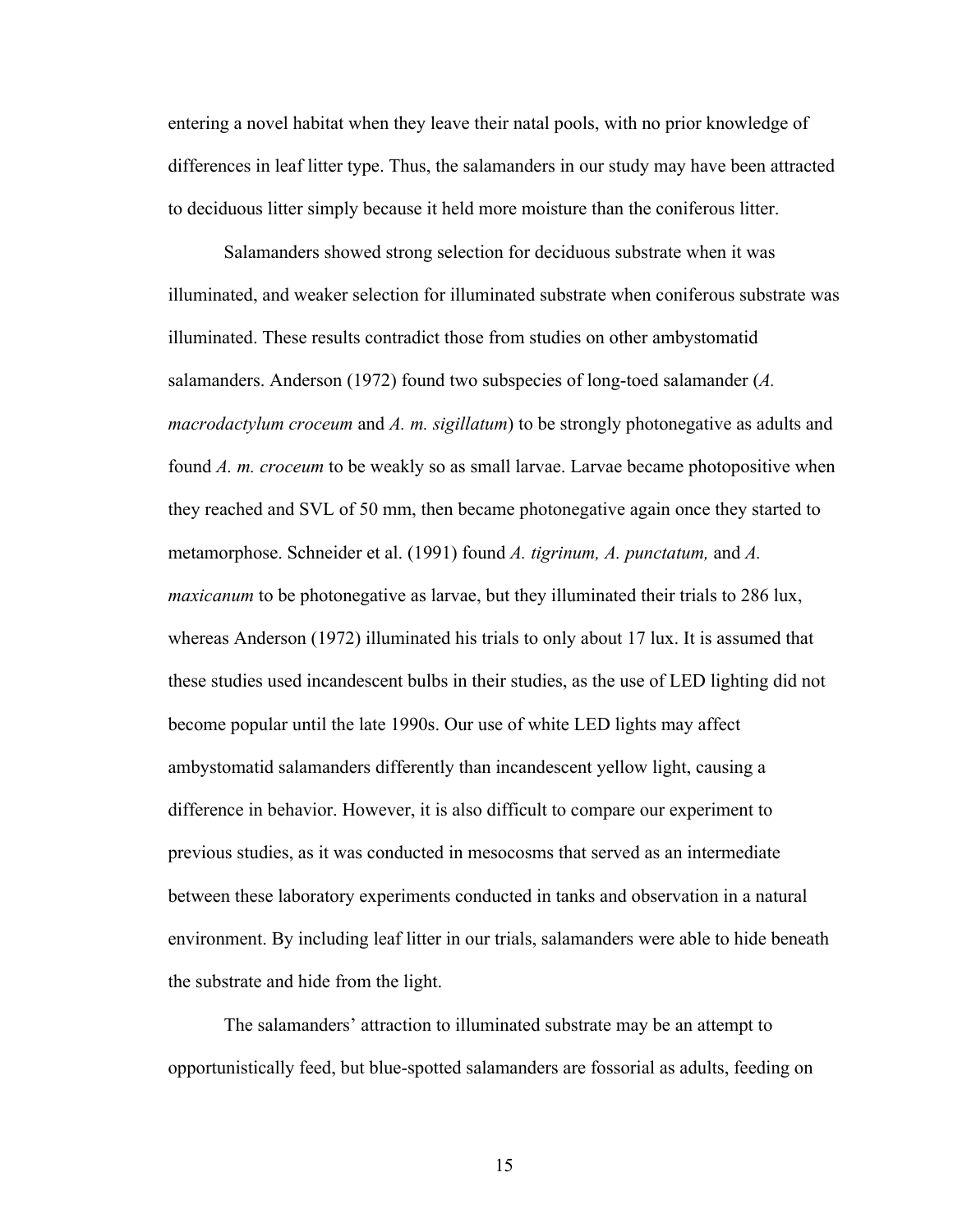invertebrates close to or under the earth such as beetles, spiders, centipedes, slugs, and earthworms (Lannoo 2005). Davies et al. (2012) found higher numbers of grounddwelling invertebrates under streetlights in grassy substrates. In a forest setting, the common ground beetle (*Pterostichus melanarius*) is attracted to white light, but burrowing invertebrates such as earthworms and centipedes are known to avoid illumination (Ray 1986; Allema et al. 2012; Chipman et al. 2014). We did not monitor the behavior of invertebrates in the mesocosms, and more research is needed to understand how ground-dwelling invertebrates respond to artificial light in a forest setting.

#### **Conclusion**

LED bulbs are increasingly being used to light homes, businesses, roads, and sidewalks, as they are more energy-efficient and longer-lived than normal incandescent bulbs (Acuity Brands Annual Reports 2011-2014; Comstock 2014). Metamorph wood frog and blue-spotted salamanders do not appear to actively avoid LED light, which could increase their risk of predation in artificially illuminated areas as they migrate away from their natal pools. Artificial light has been shown to increase predator efficiency in hunting mice, and though mice have been shown to generally avoid illumination, our study species did not show avoidance (Clarke 1983; Farnworth 2016). Some amphibians have been shown to remain immobile in the presence of artificial light, which can further heighten predation risk (Mazerolle et al. 2005). Additionally, Rojas et al. (2014) found that avian predators attacked decoy frogs with more aposematic coloring less frequently in illuminated environments than more cryptically colored decoys. This could pose a threat to normally camouflaged wood frogs in artificial light conditions.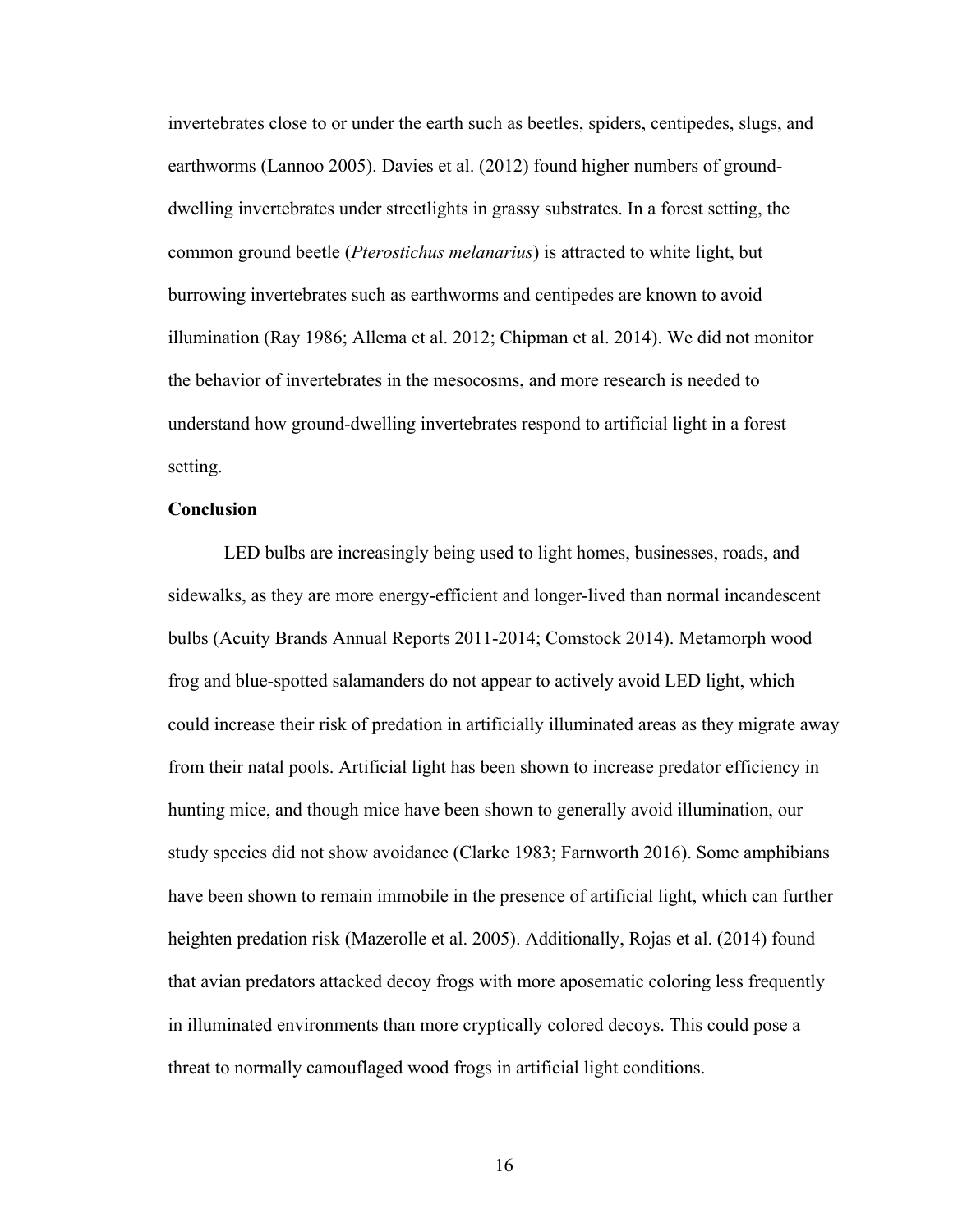LED light also appears to draw blue-spotted salamanders out of deciduous leaf litter, which provides more moisture than coniferous litter and a possible difference in invertebrate communities. In Maine, the protective buffer around vernal pools does not account for light pollution. Up to 25% of this 250-foot radius can be developed, and if this development is illuminated with artificial light, migrating salamanders may travel toward the development rather than into the surrounding forest. This could create an ecological trap, traveling through exposed areas and possibly more susceptible to predation. Additionally, the 25% of the vernal pool buffer available for urbanization only accounts for structural development, allowing light pollution to cross into the protected 75% of the zone. Mazerolle et al. (2005) found amphibians had a high probability of remaining immobile when approached by vehicle headlights, both with and without the sound of the vehicle, making it possible that even the sudden illumination of substrate at night (caused by timed or motion-activated outdoor light fixtures) could disrupt amphibian movements from vernal pools. Further research is needed as to the effects of light pollution on adult wood frogs and blue-spotted salamanders, but if these results are consistent for all terrestrial life stages of these amphibians, there could be implications at the population level during spring migrations back to vernal pools to breed.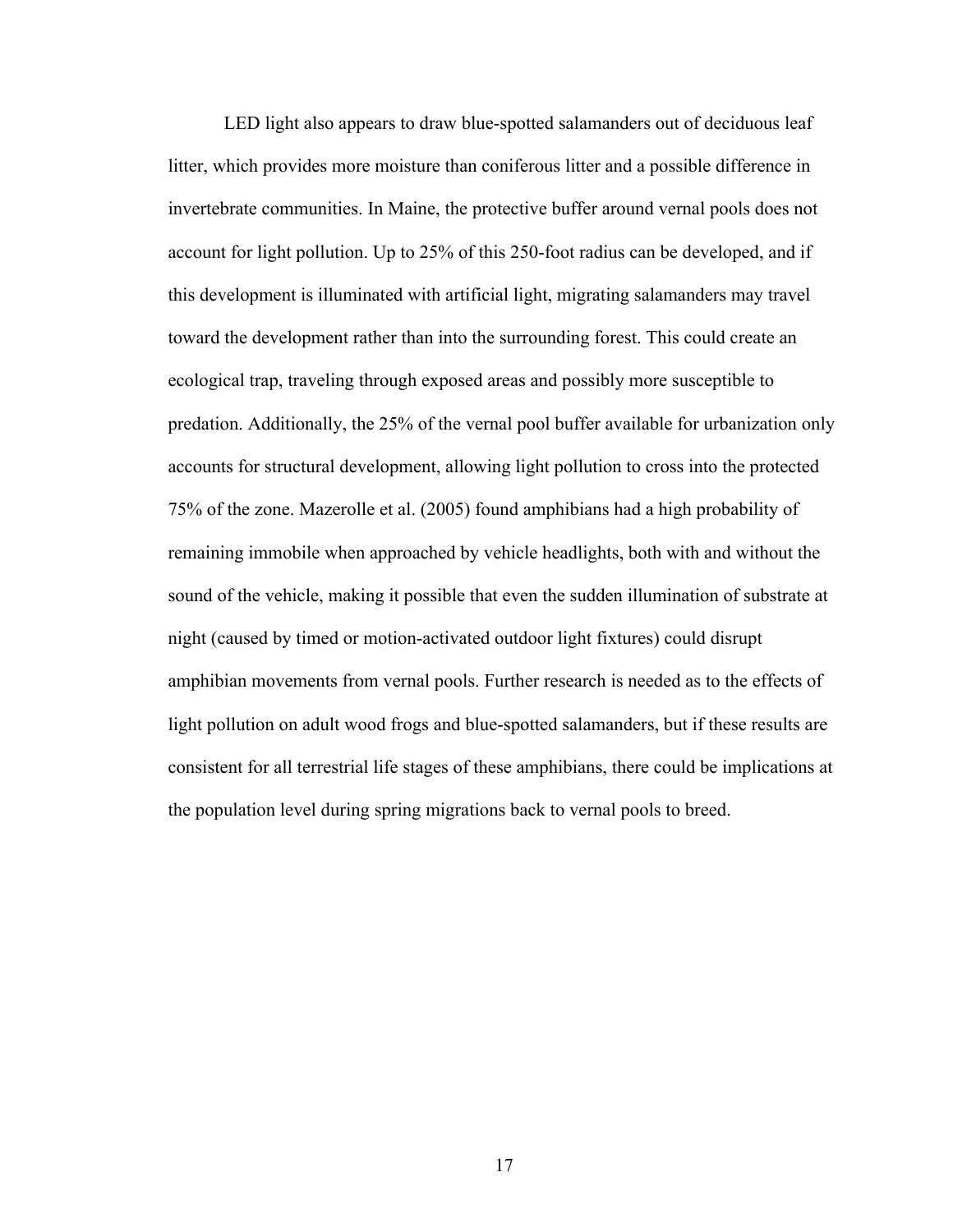#### **Literature Cited**

- Acuity Brands. 2011-2014. Acuity Brands Annual Report. Acuity Brands, Atlanta.
- Albers, S. and D. Duriscoe. 2001. Modeling light pollution from population data and implications for National Park Service lands. George Wright Forum 18:56-68.
- Allema, A.B., WA.H. Rossing, W. van der Werf, B.G. Heusinkveld, T. Bukovinskey, E. Steingrover, J.C. van Lenteren. 2012. Effect of light quality on movement of *Pterostichus melanarius* (Coleoptera: Carabidae). Journal of Applied Entomology 136:793-800.
- Anderson, J.D. 1972. Phototactic behavior of larvae and adults of two subspecies of *Ambystoma macrodactylum*. Herpetologica 28:222-226.
- Anderson, J.D., and R.E. Graham. 1967. Vertical migration and stratification of larval Ambystoma. Copeia 2:371-374.
- Baker, B., and J.M. Richardson. 2006. The effect of artificial light on male breedingseason behavior in green frogs*, Rana clamitans melanota*. Canadian Journal of Zoology 84:1528-1532.
- Baldwin, R.F., and P.G. deMaynadier. 2009. Assessing threats to pool-breeding amphibian habitat in an urbanizing landscape. Biological Conservation 142:1628- 1638.
- Baldwin, R.F., A.J.K. Calhoun, and P.G. deMaynadier. 2006. Conservation planning for amphibians species with complex habitat requirements: A case study using movements and habitat selection of the wood frog *Rana sylvatica*. Journal of Herpetology 40:442-453.
- Bedrosian, T.F. 2011. Chronic exposure to dim light at night suppresses immune responses in Siberian hamsters. Biology Letters 7:468-471.
- Beiswenger, R.E. 1977. Diel patterns of aggregate behavior in tadpoles of *Bufo americanus* in relation to light and temperature. Ecology 1:98-108.
- Belason, A., E. Burkett, A. Injaian, K. Li, D. Allen, and I. Perfecto. 2013. Effect of subcanopy on habitat selection in the blue-spotted salamander (*Ambystoma lateralejeffersonianum* unixexual complex). Copeia 2:254-261.
- Belden, L., I. Moore, R. Mason, and J.A. Wingfield. 2003. Survival, the hormonal stress response to UV-B avoidane in Cascades frog tadpoles (*Rana cascadae*) exposed to UV-B radiation. Functional Ecology 17:409-416.
- Blomquist, S.M., and M.L. Hunter, Jr. 2010. A multi-scale assessment of amphibian habitat selection: Wood frog response to timber harvesting. Ecoscience 17:251- 264.
- Brigham, M.R., and R. Barclay. 1992. Lunar influence on foraging and nesting activity of common poorwills (*Phalaenoptilus nuttallii*). Auk 109:315-320.
- Brigham, M., R. Gusell, and F. Geiser. 1999. Foraging behabior in relation to the lunar cycle by Australian owlet nightjars (*Aegotheles cristatus*). Emu 99:253-261.
- Buchanan, B.W. 1993. Effects of enhanced lighting on the behaviour of nocturnal frogs. Animal Behaviour 45:893-899.
- Buchanan, B.W. 1998. Low-illumination prey detection by squirrel treefrogs. Journal of Herpetology 32:270-274.
- Chipman, A., D. Ferrier, C. Brena, J. Qu, D. Hughes, R.Schröder, M.Torres-Oliva, N. Znassi, H. Jiang, F.C. Almeida, et al. 2014. The first myriapod genome sequence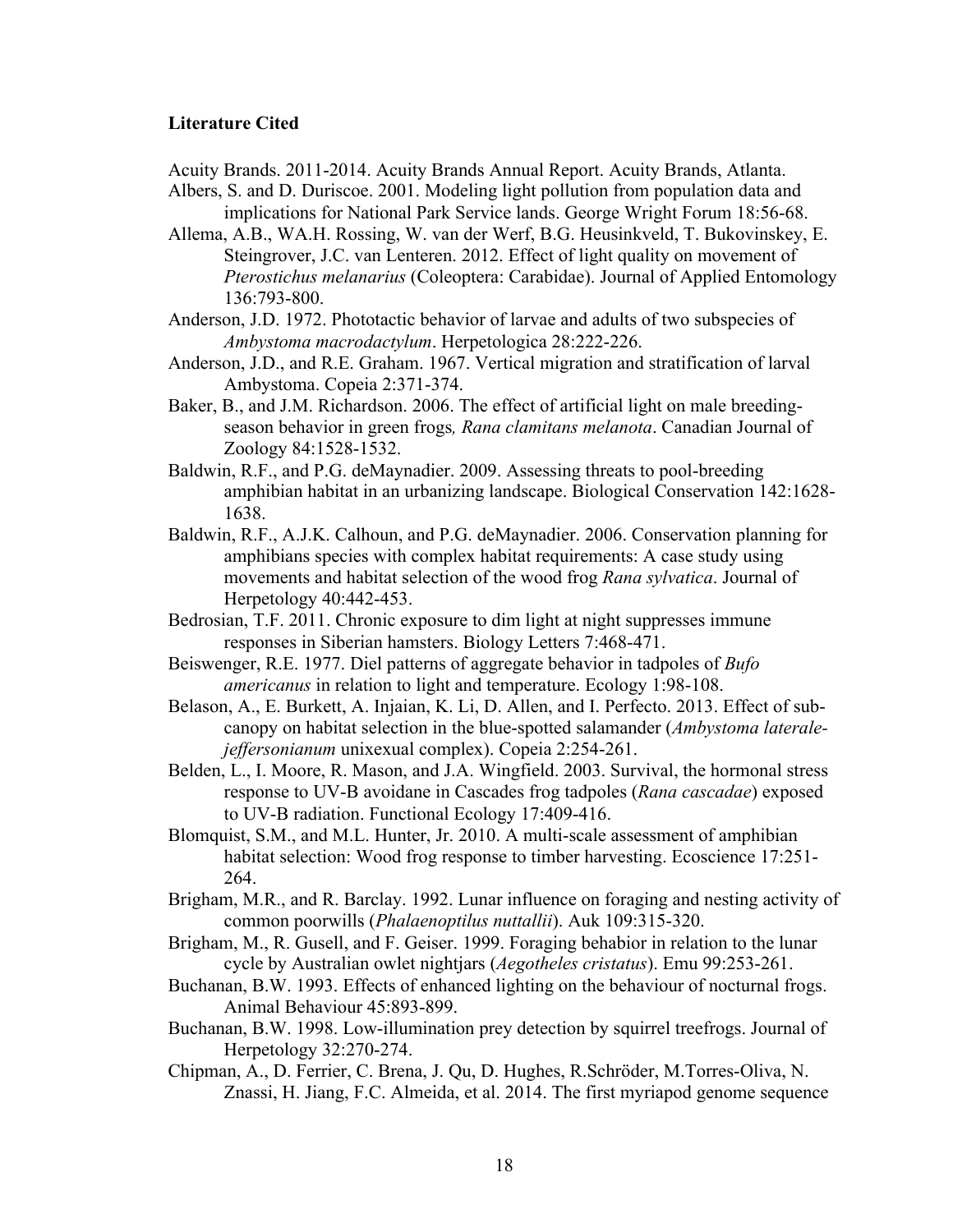reveals conservative arthropod gene content and genome organisation in the centipede *Strigamia maritima*. PLoS Biology 12.

- Cinzano, P., F. Falchi, and C.D. Elvidge. 2001. The first world atlas of artificial sky brightness. Monthly Notes of the Royal Astronomical Society 328:689-707.
- Clarke, J. 1983. Moonlight's influence on predator/prey interactions between short-eared owls (*Asio flammeus*) and deermice (*Peromyscus maniculatus*) . Behavioral Ecology and Sociobiology 13:205-209.
- Comstock, O. 2014. LED light bulbs keep improving in efficiency and quality. U.S. Energy Information Administration Independent Statistics and Analysis.
- Connolly, J., B. Kress, G. Smith, and J. Rettig. 2011. Possible behavioral avoidance of UV-B radiation and sunlight in wood frog (*Lithobates sylvaticus*) tadpoles. Current Herpetology 30:1-5.
- Constible, J., T. Gregory, and B. Anholt. 2001. Patterns of distribution, relative abundance, and microhabitat use of anurans in a boreal landscape influenced by fire and timber harvest. Ecoscience 8:462-470.
- Davies, T.B. 2012. Street lighting changes the composition of invertebrate communities. Biology Letters 8:764-767.
- Dawson, A., V.M. King, and G.E. Bentley. 2001. Photoperiodic control of seasonality in birds. Journal of Biological Rhythms 16:365-380.
- Delgado, M.J., P. Gutierrez, and M. Alonso-Bedate. 1987. Melatonin and photoperiod alter growth and larval development in *Xenopus laevis* tadpoles. Comparative Biochemistry and Physiology Part A: Physiology 86:417-421.
- deMaynadier, P.G., and M.L. Hunter, Jr. 1999. Forest canpoy closure and juvenile emigration by pool-breeding amphibians in Maine. The Journal of Wildife Management 63:441-450.
- Edwards, M.L., and E.B. Pivorun. 1991. The effects of photoperiod and different dosages of melatonin on metamorphic rate and weight gain in *Xenopus laevis* tadpoles. General and Comparative Endocrinology 81:28-38.
- Eichler, V.B., and L.S. Gray, Jr. 1976. The influence of environmental lighting on the growth and promeramorphic development of larval *Rana pipiens*. Development and Growth Differentiation 18:177-182.
- Farnworth, B., J. Innes, and J. and Waas. 2016. Converting predation cues into conservation tools: The effect of light on mouse foraging behaviour. PLoS One 11.
- Fischer, J., M.J. Freake, C.S. Borland, and J.B. Phillips. 2001. Evidence for the use of magnetic map information by an amphibian. Animal Behaviour 62:1-10.
- Friberg, N. 1997. Benthic invertebrate communities in six Danish forest streams: Impact of forest structure and function. Ecography 20:19-28.
- Gannon, M.R., and M.R. Willig. 1997. The effect of lunar illination on the movement and activity of the red fig-eating bat (*Stenoderma rufum*). Biotropica 29:525-529.
- Garber, S. 1978. Opportunitisc feeding behavior of *Anolis cristatellus* (Iguanidae: Reptilia) in Puerto Rico. Transactions of the Kansas Acedemy of Sciences 81:79- 80.
- Graeter, G.J., B.B. Rothermel, J.W. Gibbons. 2008. Habitat selection and movement of pond-breeding amphibians in experimentally fragmented pine forests. Journal of Wildlife Management 72:473-482.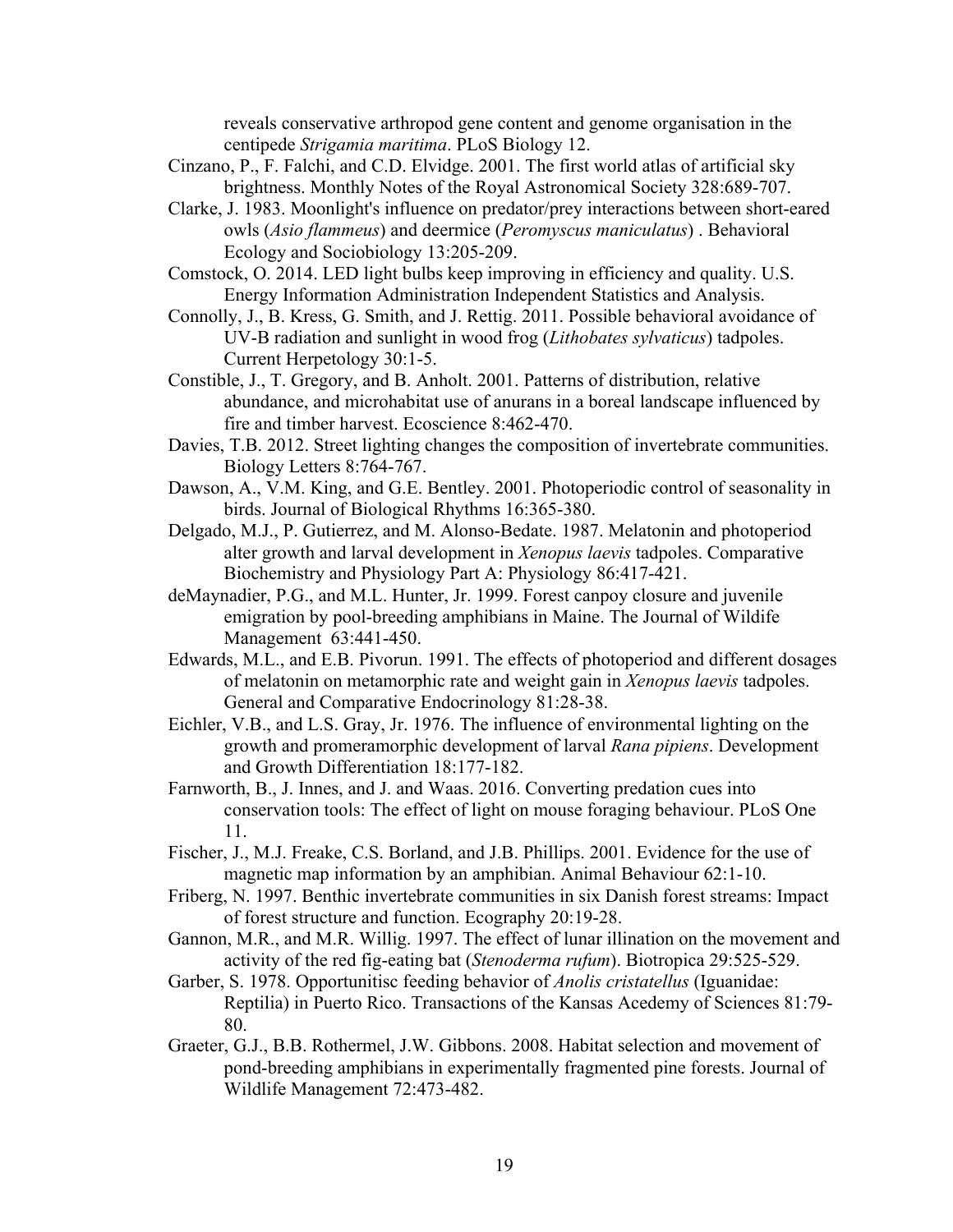- Gutierrez, P., M.L. Delgado, and M. Alonso-Bedate. 1984. Influence of photoperiod and melatonin administration on growth and metamorphisis in *Discoglossus pictus* larvae. Comparative Biochemistry and Physiology Part A: Physiology 79:255- 260.
- Horning, H., and F. Trillmich. 1999. Lunar cycles in diel prey migrations exert a stronger effect on the diving of juveniles than adult Galapagos fur seals. Proceedings of the Royal Society 266:1127-1132.
- Kuiters, A. 1986. Leaching of phenolic compounds from leaf and needle litter of several deciduous and coniferous trees. Soil Biology and Biochemistry 18:475-480.
- Lannoo, M. 2005. Amphibian Declines: The Conservation Status of United States Species. University of California Press, Berkely, California. USA.
- Lee, J., C.F. Hung, C.C. Ho, S.H. Chang, Y.S., Lai, and J.G. Chung. 1997. Light-induced changes in frog pineal gland N-acetyltransferase activity. Neurochemistry International 31:533-540.
- Lee-Yaw, J., T. Sechley, and D. and Irwin. 2015. Conflicting effects of microhabitats on long-toed salamander (*Ambystoma macrodactylum*) movement: implications for landscape connectivity. Canadian Journal of Zoology 93:1-7.
- Longcore, T. 2004. Ecological light pollution. Frontiers in Ecology and the Enivronment 2:191-198.
- Marangio, M.S. 1975. Phototaxis in larvae and adults of the marbled salamander, *Ambystoma opacum*. Journal of Herpetology 9:293-297.
- Mazerolle, M.J., M. Huot, and M. Gravel. 2005. Behavior of amphibians on the road in response to car traffic. Herpetologica 61:380-388.
- Montieth, K.E. and P.W. Paton. 2006. Emigration behavior of spotted salamanders on golf courses in southern Rhode Island. Journal of Herpetology 40:195-205.
- Navara, K.J., and R.J. Nelson. 2007. The dark side of light at night: physiological, epidemiological, and ecological consequences. Journal of Pineal Research 43:215-224.
- Ousterhout, B., T. Luhring, and R. Semlitsch. 2014. No evidence of natal habitat preference induction in juveniles with complex life histories. Animal Behavior 93:237-242.
- Patrick, D.A., E.B. Harper, M.L. Hunter, Jr., and A.J.K. Calhoun. 2008. Terrestrial habitat selection and strong density-dependant mortality in recently metamorphosed amphibians. Ecology 89:2563-2574.
- Patrick, D.A., M.L. Hunter, Jr., and A.J.K. Calhoun. 2006. Effects of experimental forestry treatment on a Maine amphibian community. Forest Ecology and Management 234:323-332.
- Perry, G., B.W. Buchanan, R.N. Fisher, M. Salmon, and S.E. Wise. 2008. Effects of artificial night lighting on amphibians and reptiles in urban environments. Pp. 239-256. *In* Urban Herpetology. Mitchell, J., R.E. Jung Brown, and B. Bartholomew (Eds.). Society for the Study of Amphibians and Reptiles, Salt Lake City, Utah, USA.
- Phillips, J.B., and C.S. Borland. 1994. Use of a specialized magnetorecption system for homing by the eastern red-spotted newt (*Notophtalmus virdescens*). Journal of Experiemental Biology 188:275-291.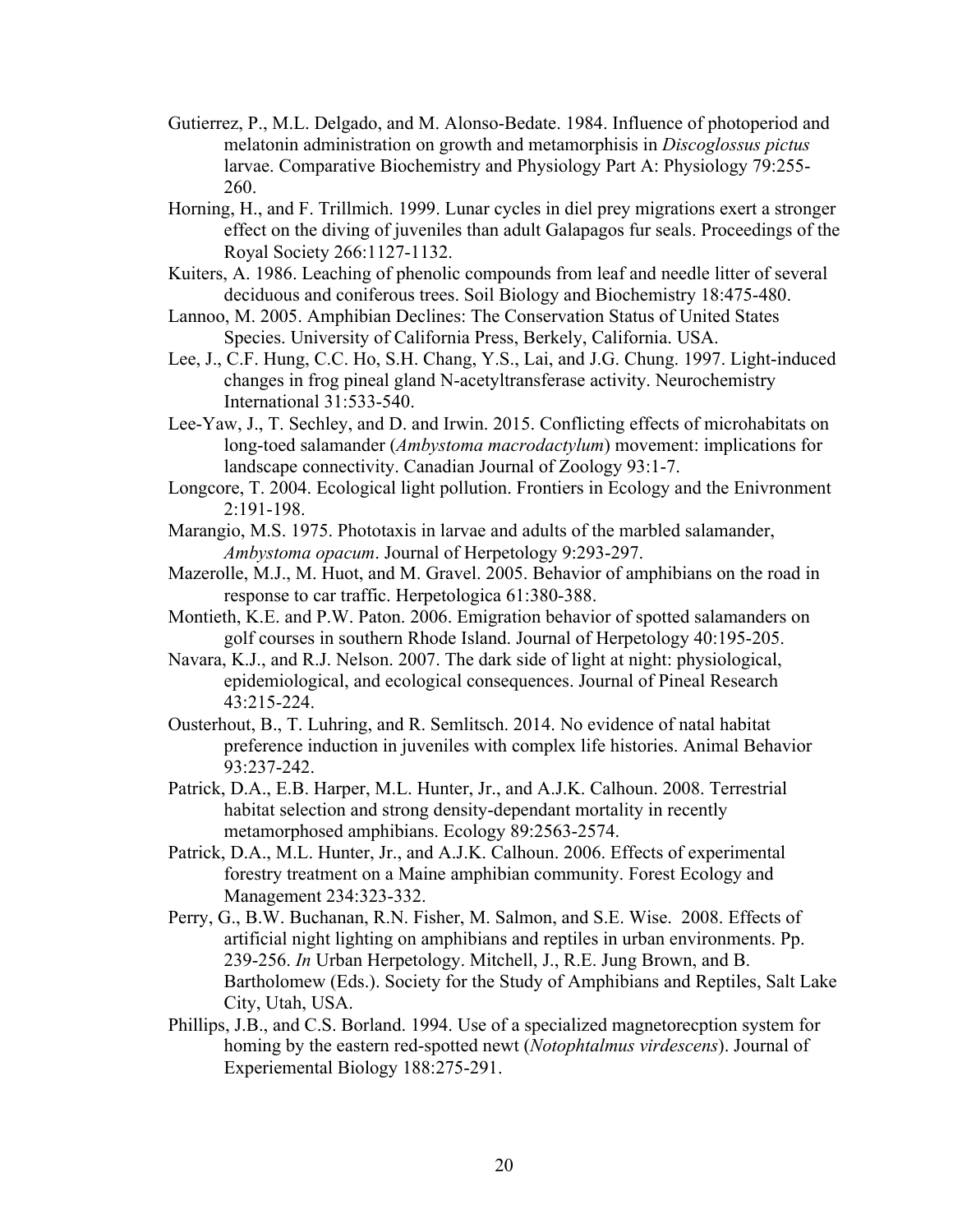- Phillips, J.B., M.J. Freake, J.H. Fischer, and C.S. Borland. 2002. Behavior titration of a magnetic map coordinate. Journal of Comparative Physiology A 188:157-160.
- Raich, J. 2000. Vegetation and soil respiration: Correlations and controls. Biogeochemistry 48:71-90.
- Ray, A.J. 1968. Instrumental light avoidance by the earthworm. Communications in Behavioral Biology 1:205-208.
- Redmer, M. 2005. *Rana sylvatica*, wood frog. Pp. 590-593 *In* Declining Amphibian: A United States' Response to the Global Problem. Redmer, M. (Ed.). University of California Press, Berkeley, California, USA.
- Regosin, J.V., B.S. Windmiller, and J.M. Reed. 2003. Terrestrial habitat use and winter densities of the wood frog (*Rana sylvatica*). Journal of Herpetology 37:390-394.
- Rittenhouse, T. 2007. Postbreeding habitat use of wood frogs in a Missouri oak-hickory forest. Journal of Herpetology 41:645-653.
- Rittenhouse, T.A., M.C. Doyle, C.R. Mank, B.B. Rothermel, and R.D. Semlitsch. 2004. Substrate cues influences habitat selection by spotted salamnders. Journal of Wildlife Management 68:1151-1158.
- Rojas, B., P. Rautiala, and J. Mappes. 2014. Differential detectability of polymorphic warning signals under varying light environments. Behavioural Processes 109:164-172.
- Rothermel, B.B., and R.D. Semlitsch. 2002. An experimental investigation of landscape resistance of forest versus old-field habitats to emigrating juvenile amphibians. Conservation Biology 15:1324-1332.
- Ruchin, A. 2003. Efffect of monochromatic light on the growth and development of brown frog (*Rana temporaria L*.) larvae. Biology Bulletin 30:582-585.
- Ryan, K.J., and A.J.K. Calhoun. 2014. Postbreeding habitat use of the rare, pure-diploid blue-spotted salamander (*Ambystoma laterale*). Journal of Herpetology 48:556- 566.
- Salmon, M., and J. Wyneken. 1987. Orientation and swimming behavior of hatchling loggerhead turtles *Caretta caretta L*. during their offshore migration. Journal of Experimental Marine Biology and Ecology 109:137-153.
- Scheffers, B.R., and C.A. Paszkowski. 2012. The effects of urbanization on North American amphibian species: Identifying new directions for urban conservation. Urban Ecosystems 15:133-147.
- Schneider, C.W. 1968. Avoidance learning and the response tendencies of larval salmander *Ambystoma punctatum* to photic stimulation. Animal Behaviour 16:492-495.
- Schneider, C., B. Marquette, and P. Pietsch. 1991. Measures of phototaxis and movement detection in the larval salamander. Physiology and Behavior 50:645-647.
- van Geffen, K.G., E. van Eck, R.A. de Boer, R.H.A. van Grunsven, L. Salis, F. Berendse, and E. Veenendaal. 2015. Artificial light at night inhibits mating in a Geometrid moth. Insect Conservation and Diversity 8:282-287.
- Vasconcelos, D., and A.J.K. Calhoun. 2004. Movement patterns of adult and juvenile *Rana sylvatica L.* and *Ambystoma maculatum S.* in three restored seasonal pools in Maine. Journal of Herpetology 38:551-561.
- Weyrauch, S. 2006, Effects of the interaction between genetic diversity and UV-B radiation on wood frog fitness. Conservation Biology 20:802-810.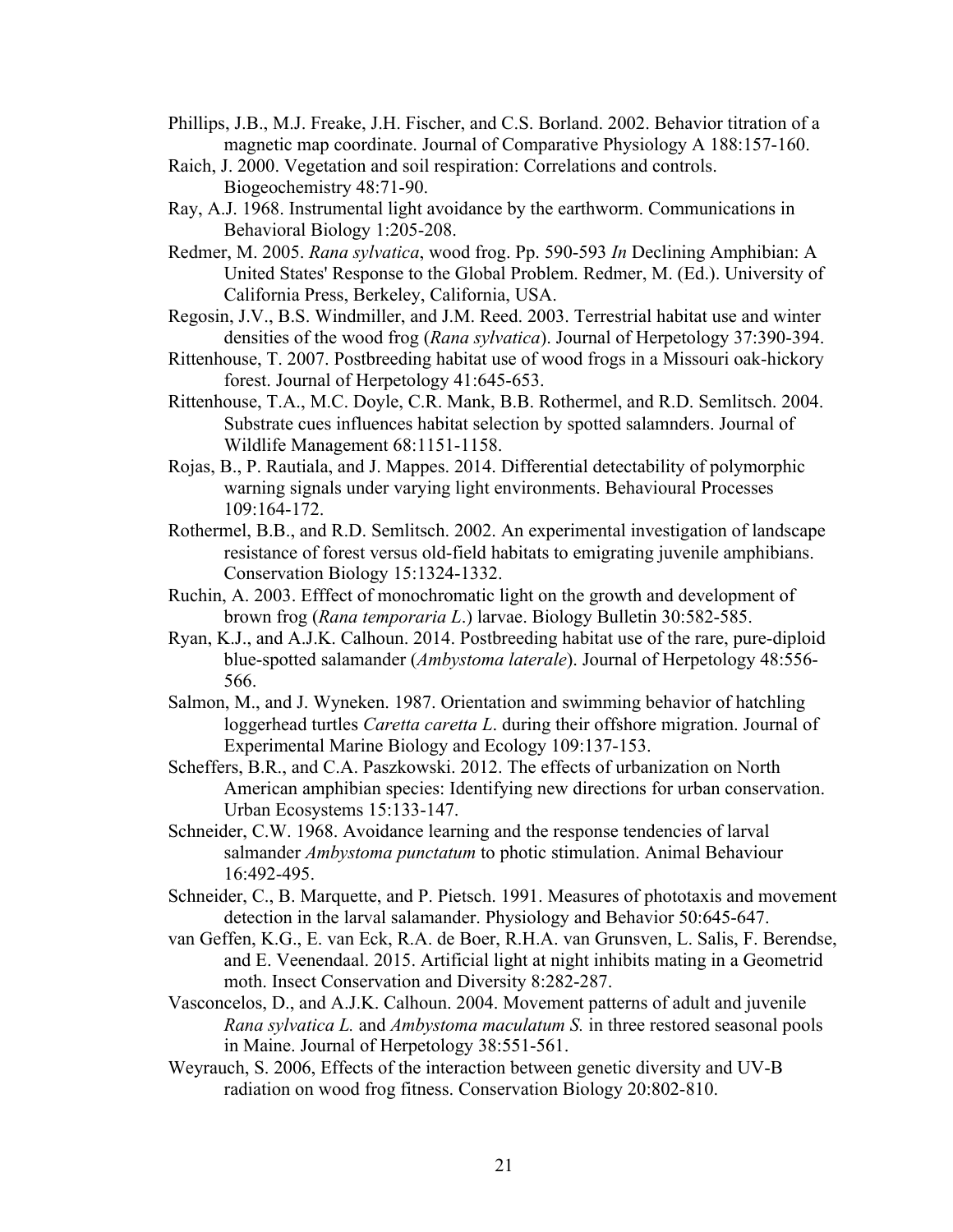- Wise, S.E., and B.W. Buchanan. 2006. Influence of artificial illumination on the nocturnal behavior and physiology of salamanders. Pp. 221-251 *In* Ecological Consequences of Artificial Night Lighting. Rich, C., and T. Longcore (Eds.). Island Press, Washington, DC, USA.
- Witherington, B.E. 1992. Behavioral responses of nesting sea turtles to artificial lighting. Herpetologica 48:31-39.
- Witherton, B.E., and K.A. Bjorndal. 1990. Influences of artificial lighting on the seaward orientation of hatchling loggerhead turtles (*Caretta caretta*). Biological Conservation 55:139-149.
- Woodcock, B., and A.Watt. 2003. Influence of management type on Diptera communities of coniferous plantations and deciduous woodlands. Agriculture, Ecosystems, and Environment 95:443-452.